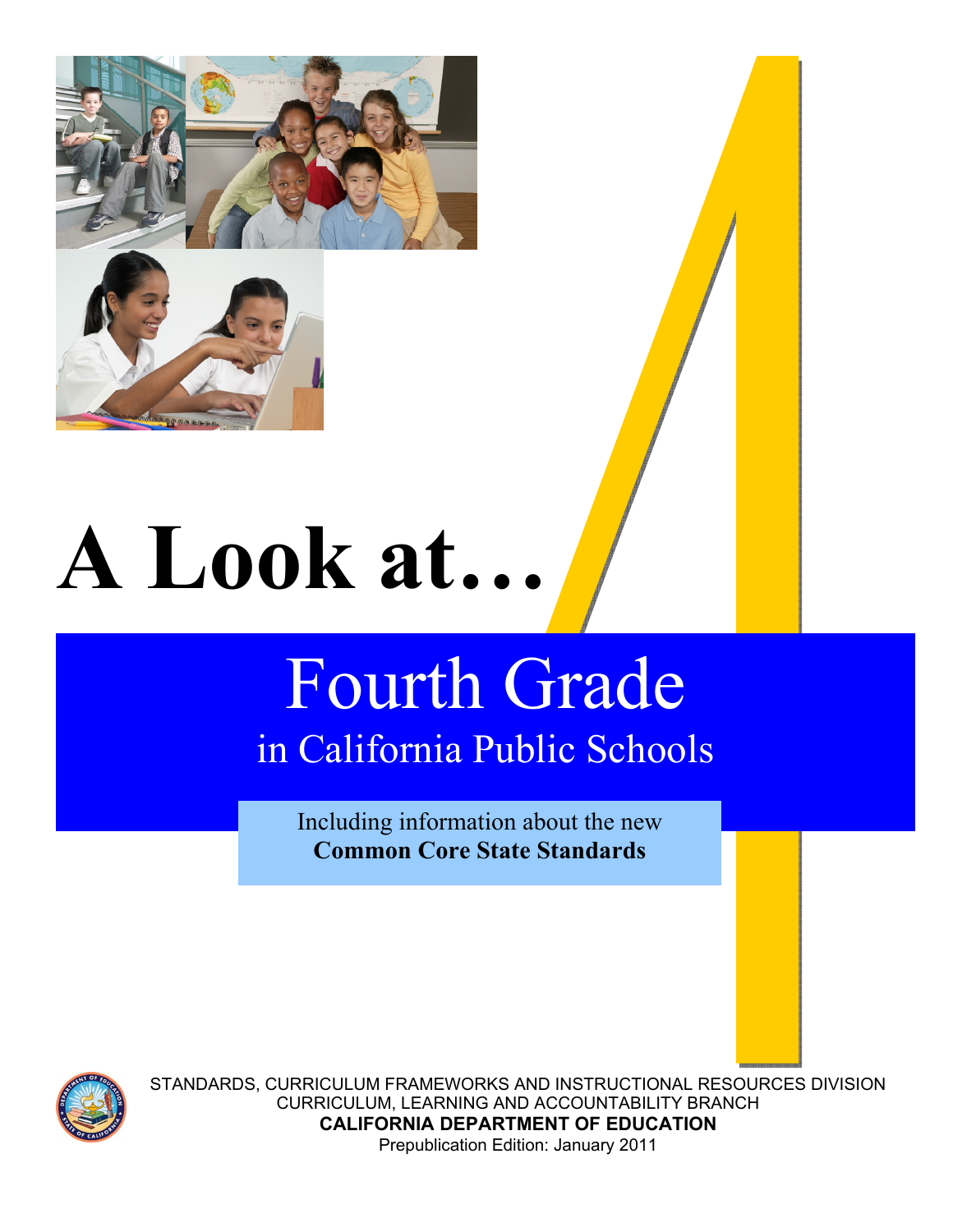# **Fourth Grade Curriculum Contents**

#### Page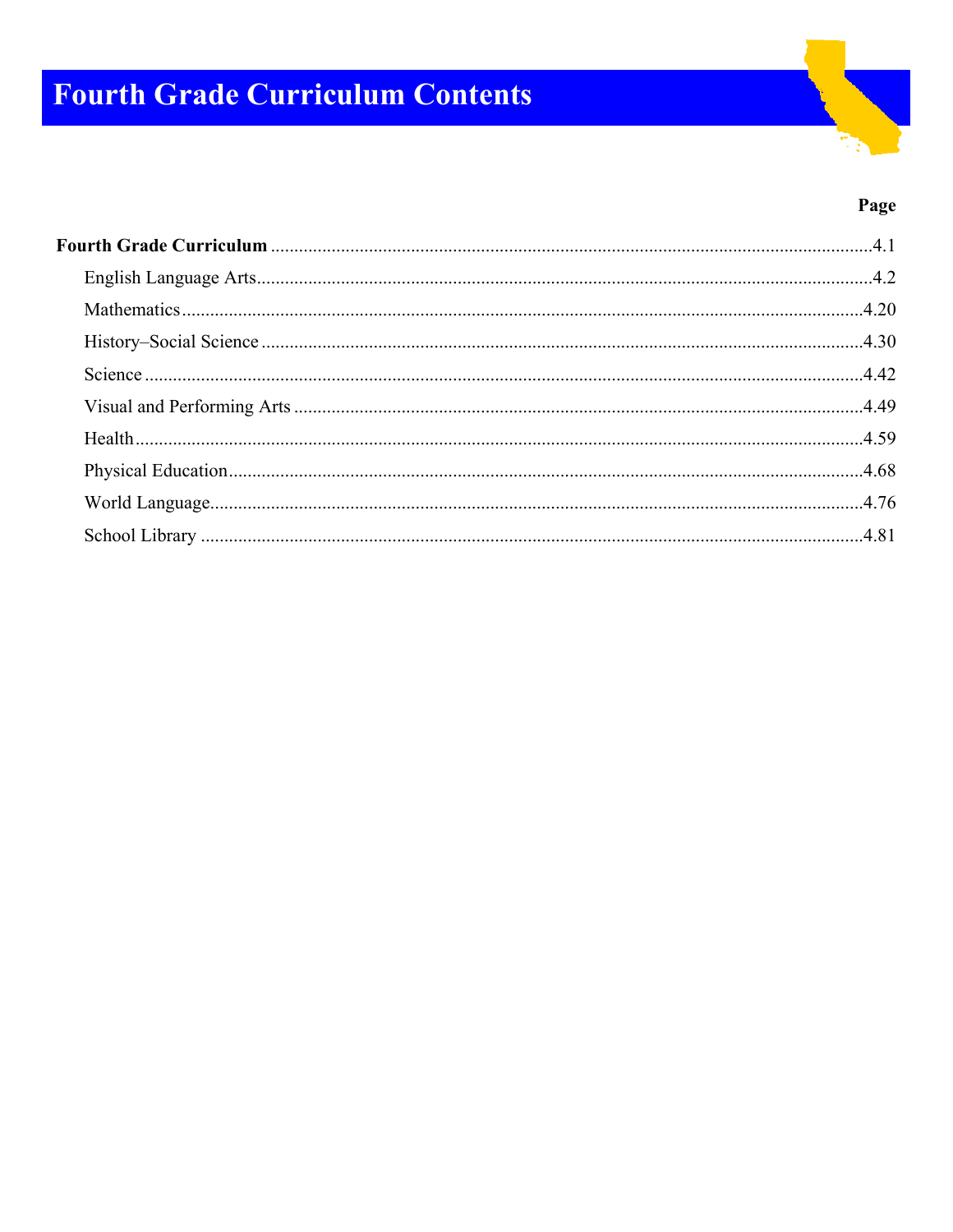# **Fourth Grade Curriculum**





*What will my child learn in fourth grade?* 

*I've been teaching first grade, and this year I've been reassigned to fourth grade. What does the fourth grade curriculum look like?* 

*I'm the principal of a small private elementary school, and I want to be sure my students are meeting the state's standards. How can I find out what students are expected to learn at each grade?* 

*The state just adopted Common Core State Standards for English language arts and mathematics. How will the new standards enhance curriculum in fourth grade?* 

 This chapter is organized by sections for each subject describing what students should know and be able to do by the end of fourth grade. Each section includes a brief overview of what the student should have learned before entering fourth grade, followed by a narrative description of the fourth grade standards. Each subject concludes with a list of the fourth grade standards for that content area, including the new Common Core State Standards (CCSS) with California additions for English language arts and mathematics.

If you are interested in a more in-depth discussion of each subject, please review the state-adopted curriculum frameworks for kindergarten through grade twelve. These documents are on the CDE Curriculum and Instruction Web page at http://www.cde.ca.gov/ci/cr/cf/allfwks.asp.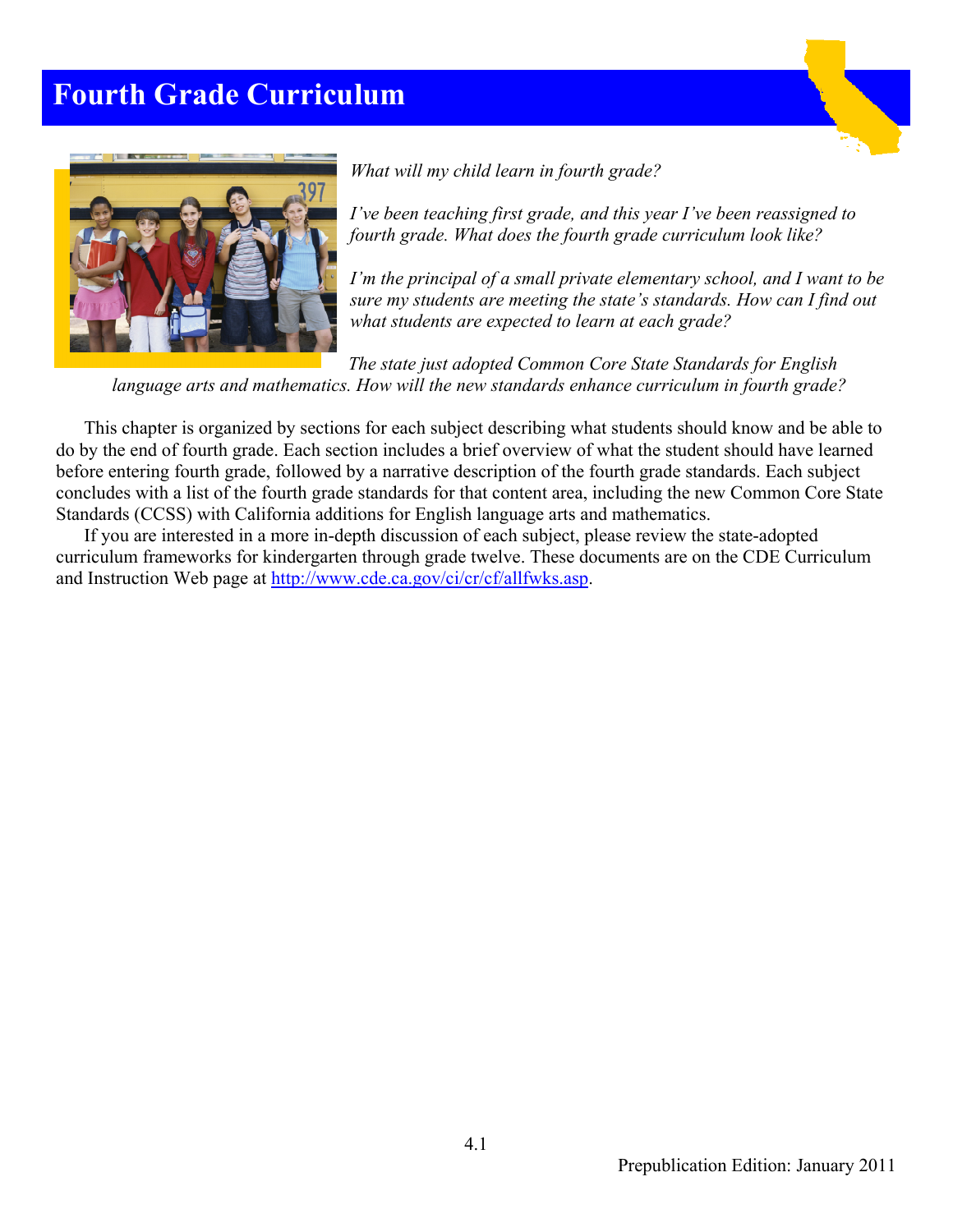## **English Language Arts**

#### **Overview**

Students in grade four are in a new stage of reading and learning. Traditionally, grade four marks the transition from learning to read in kindergarten through grade three to reading to learn in grade four and beyond. This stage can be categorized as reading and learning for life, a stage in which students begin to acquire and apply a full and complex range of lifelong language and literacy skills. From grade four on, students must be able to recognize increasingly complex words accurately and automatically in grade level text and materials ranging from classical literature to online information. They must also develop their vocabulary knowledge and skills

**Traditionally, grade four marks the transition from learning to read in kindergarten through grade three to reading to learn in grade four and beyond.** 

in more sophisticated ways, including through their own research and reading informational texts in grade four content areas.

The implementation of standards-based instruction is a critical element in developing students' literacy and proficiency in English language arts. The standards describe what students are expected to know and be able to do by the end of the school year. California recently adopted new standards in English language arts, the Common Core State Standards (CCSS) with California additions. The four strands of the CCSS reflect an integrated approach to English language arts: reading, writing, speaking and listening, and language. California will implement these new standards gradually over the next several years as curriculum frameworks, instructional materials, and assessments based on the CCSS are adopted.

There are many similarities between the CCSS and the 1997 California English language arts standards, but there are also some notable differences. For instance, in the CCSS, the standards in kindergarten through grade five are divided into strands: Reading, Writing, Speaking and Listening, and Language. In the 1997 California English language arts standards, the standards are organized around domains: Reading, Writing, Listening and Speaking, and Language Conventions. The CCSS often extend or enhance the content of the 1997 California English language arts standards. The CCSS focus more on informational text and analytical skills for reading comprehension than the 1997 California English language arts standards and introduce opinion pieces and informational/explanatory writing and collaborative conversations about grade-level texts and topics.

This section provides an overview of the new CCSS for grade four English language arts. It includes a review of the important English language arts skills and concepts from grade three (prerequisite skills) and guidance to ensure success for English learners. A complete listing of the grade four CCSS for English language arts can be found at the end of this section. A complete listing of the grade four 1997 California English language arts standards is located on the CDE Content Standards Web page at http://www.cde.ca.gov/be/st/ss/documents/elacontentstnds.pdf.

#### **What Fourth Grade Students Should Know**

Instruction in grade three emphasized vocabulary acquisition, comprehension strategies, text analysis, language conventions, and writing. By the end of grade three, instruction in phonics was no longer a focal point of the formal curriculum. Students learned foundational decoding skills and basic features of language and applied their knowledge to reading literature and informational text. Students who mastered the skills and strategies taught in kindergarten through grade three are able to read fluently, effortlessly, and independently.

In grade three, students learned to use context as an independent vocabulary development strategy. They referred to information in the text when asking and answering questions about text they read and applied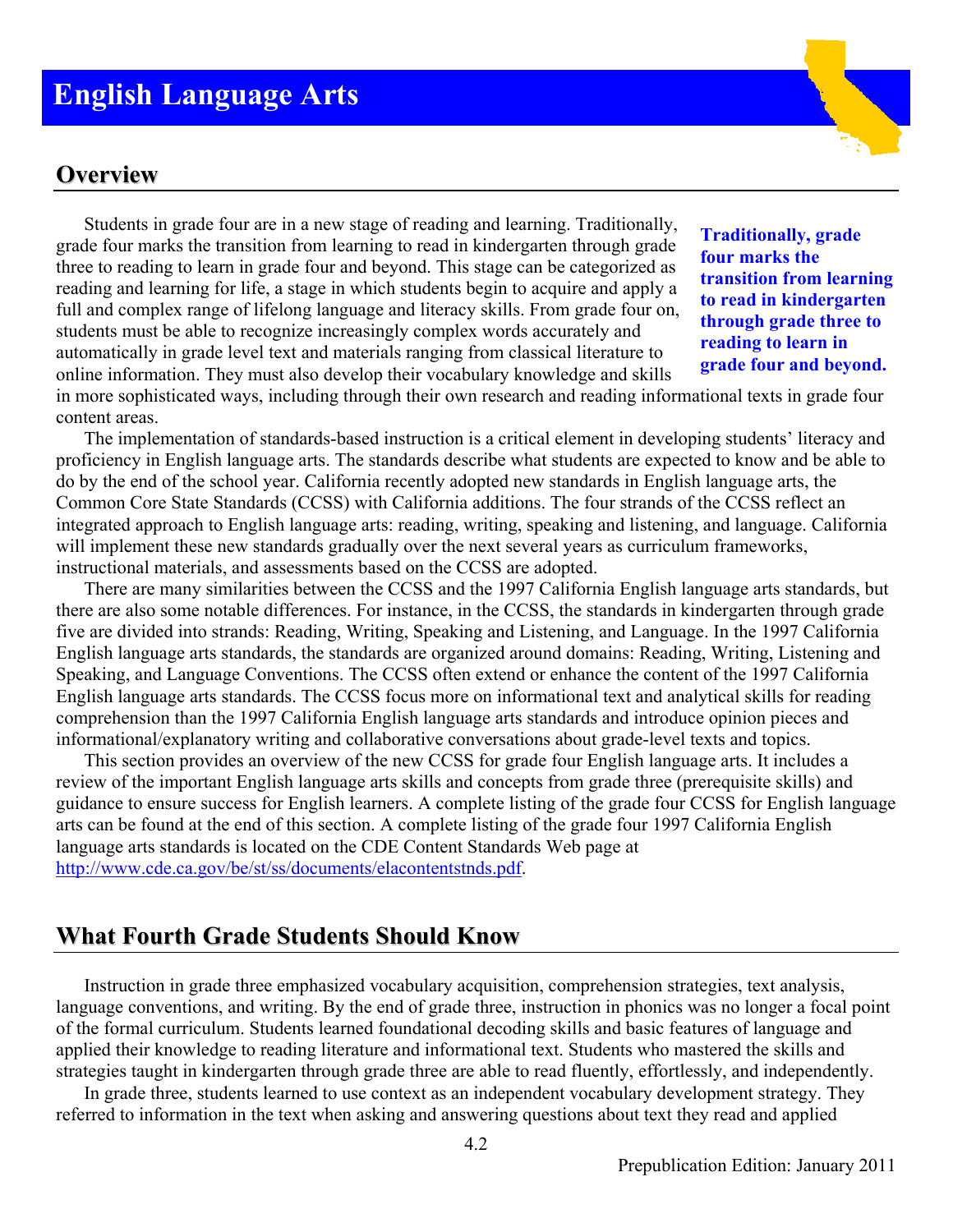analysis strategies to determine the theme or central message of text. They learned about subject and verb agreement and verb tenses and used that knowledge to write and speak in correct, complete sentences. As students learned more English language conventions and acquired new vocabulary, they used this knowledge in their writing assignments and conversations about grade level topics.

#### **What Students Learn in Fourth Grade**

Students in grade four read a wide range of literature in different genres and reflecting different cultures and times. They study the structural elements of poems, prose, and dramas in greater depth than in previous years and learn to summarize text in a concise manner. As they analyze informational text, students consider its overall structure and organization, the differences between firsthand and secondhand accounts, and how the author uses evidence to support points in the text. There is more focus on academic language and domain-specific vocabulary, which supports reading and listening comprehension, writing, and speaking. Students learn and practice a range of independent vocabulary acquisition strategies.

In their writing, students learn to create organizational structures that support their purpose; write longer, detailed informational/explanatory texts with headings, illustrations, definitions, and quotations; and write narratives that orient the reader to the situation and unfold in a natural sequence of events. They learn to use technology to find information, interact and collaborate with others, and produce and publish writing. Students participate in collaborative discussions on grade four topics and texts, paraphrase information presented in diverse media and formats, and deliver formal narrative presentations. They learn conventions of standard English grammar and usage, capitalization, punctuation, and spelling to support their writing and speaking. These conventions include the use of prepositional phrases and progressive verb tenses, recognition and correction of fragments and run-ons, and appropriate use of commas and quotation marks to indicate direct speech.



#### **Reading**

The following section is organized according to the three major components of the reading standards: reading standards for literature, reading standards for informational text, and standards for foundational skills.

#### **Reading Standards for Literature**

In grade four, students read and analyze stories, dramas, and poems. As they become more proficient readers, they appreciate the richness and

complexity of the materials they read. In both the 1997 California English language arts standards and the CCSS, reading comprehension is based on students' understanding and analysis of the structures and elements of literary works.

Students in grade four deepen their learning about the elements of narratives (e.g., plot, setting, characters, theme) and describe them in more depth than in previous grades. Students explore a character's thoughts and motivations to determine the reasons for that character's actions. They learn the definitions of figurative language (e.g., simile, metaphor) and to recognize its use in literature. Students utilize a compare and contrast strategy to find similarities between stories from different cultures and to comprehend the connection between their themes.

The CCSS introduce additional skills and strategies for analyzing and comprehending literature. For example, one 1997 California English language arts standard calls for students to describe the structural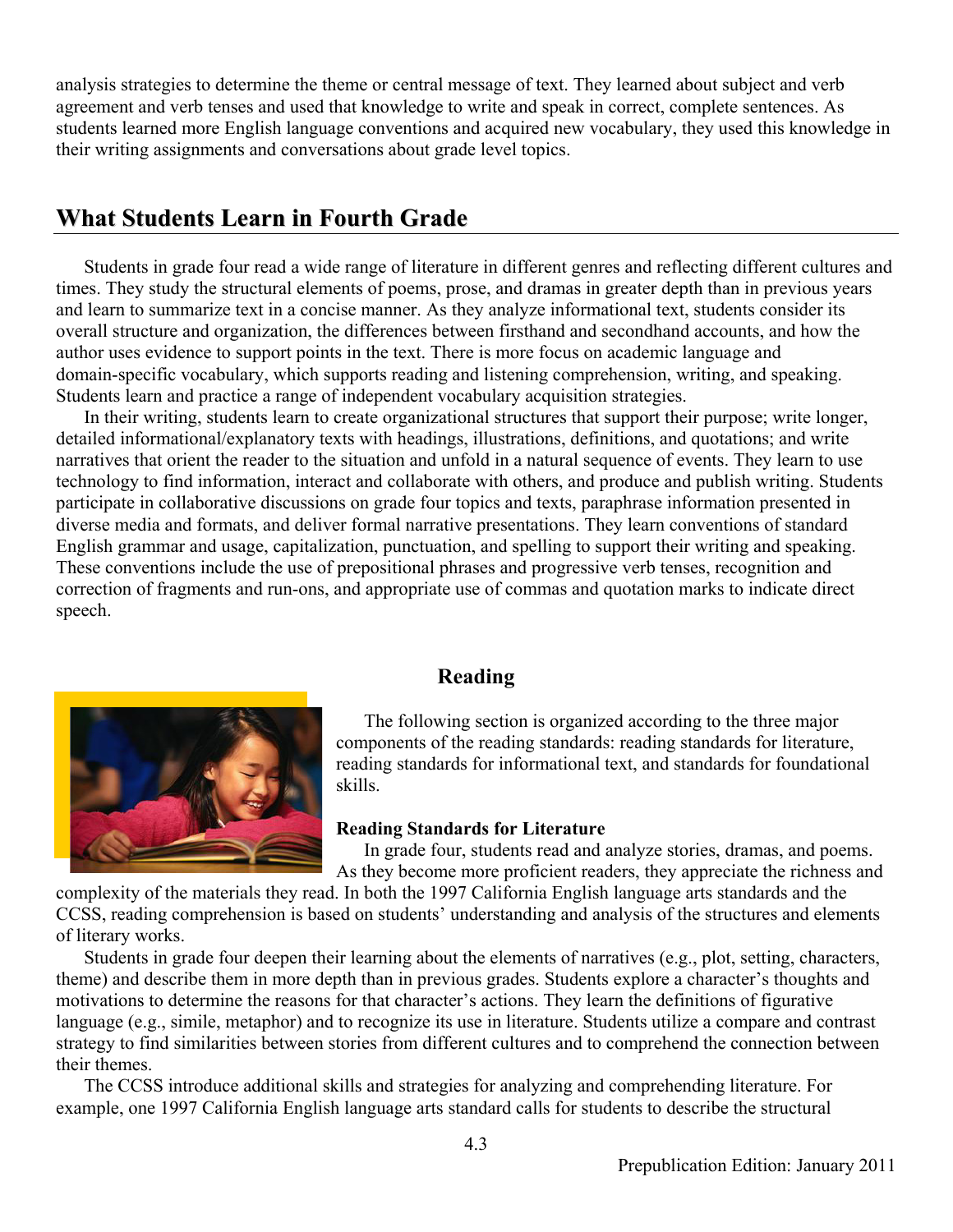differences of various forms of imaginative literature (e.g., myths, legends, fairy tales). A comparable standard from the CCSS builds on this analysis skill by asking students to explain the major differences between poems, dramas, and prose and refer to the structural elements of poems (e.g., verse, meter) and dramas (e.g., cast of characters, stage directions) in their speaking and writing.

Under the CCSS, students learn the difference between first- and third-person narrations. They use their understanding of these differences to compare and contrast the point of view from which stories are narrated. Students also learn to make connections between the text of a story or drama and a visual or oral presentation of the same story or drama, identifying where the specific descriptions in the presentation reflect the text.

#### **Reading Standards for Informational Text**

In grade four, comprehension and analysis of grade level informational text focus on the structure of

**…students read more informational text in English language arts and other grade-level subject areas than in earlier grades and are becoming more independent readers.** 

informational text and using facts, details, and examples from the text to understand its content. At this new stage of reading to learn, students read more informational text in English language arts and other grade-level subject areas than in earlier grades and are becoming more independent readers. As students read more across the content areas, reading comprehension plays an essential role in their academic success.

Under both the 1997 California English language arts standards and the CCSS, students talk and write about informational text in terms of its overall structure (e.g., compare and contrast, cause and effect, chronology). They build on their knowledge of comprehension skills and strategies from previous grades such as

identifying the main idea and significant details, reading for different purposes, distinguishing between cause and effect, and comparing information on the same topic in two or more texts.

The 1997 California English language arts standards also call for students to distinguish between fact and opinion in informational (expository) text and to evaluate new information and hypotheses by testing them against known information and ideas. A related CCSS asks students to explain how an author uses reasons and evidence to support particular points in a text.

The CCSS incorporate analysis skills and strategies not found in the 1997 California English language arts standards. For example, students compare and contrast a firsthand and a secondhand account of the same event and describe the differences in focus and the information provided. Students also learn to integrate information from two texts on the same topic in order to write or speak more knowledgeably. They learn to interpret information presented in charts, graphs, diagrams, time lines, animations, and interactive elements on Web pages. They also learn and can explain how this kind of information, which is presented visually, orally, or quantitatively, contributes to their understanding of the text it supports.

#### **Foundational Skills**

In grade four, students who are fluent and accurate readers make the transition from learning to read to reading to learn in subject-matter content. Both the1997 California English language arts standards and the CCSS call for students to be able to decode words fluently and accurately. Students in grade four decode words by using their knowledge of all letter-sound correspondences, syllabication patterns, affixes, and root words.

Fluency expectations continue as students learn to read grade-level narrative, prose, and poetry, and more informational text with accuracy, appropriate pacing, and expression. The CCSS expand on these expectations by also calling for students to read with purpose and understanding and use context to confirm or self-correct word recognition and understanding.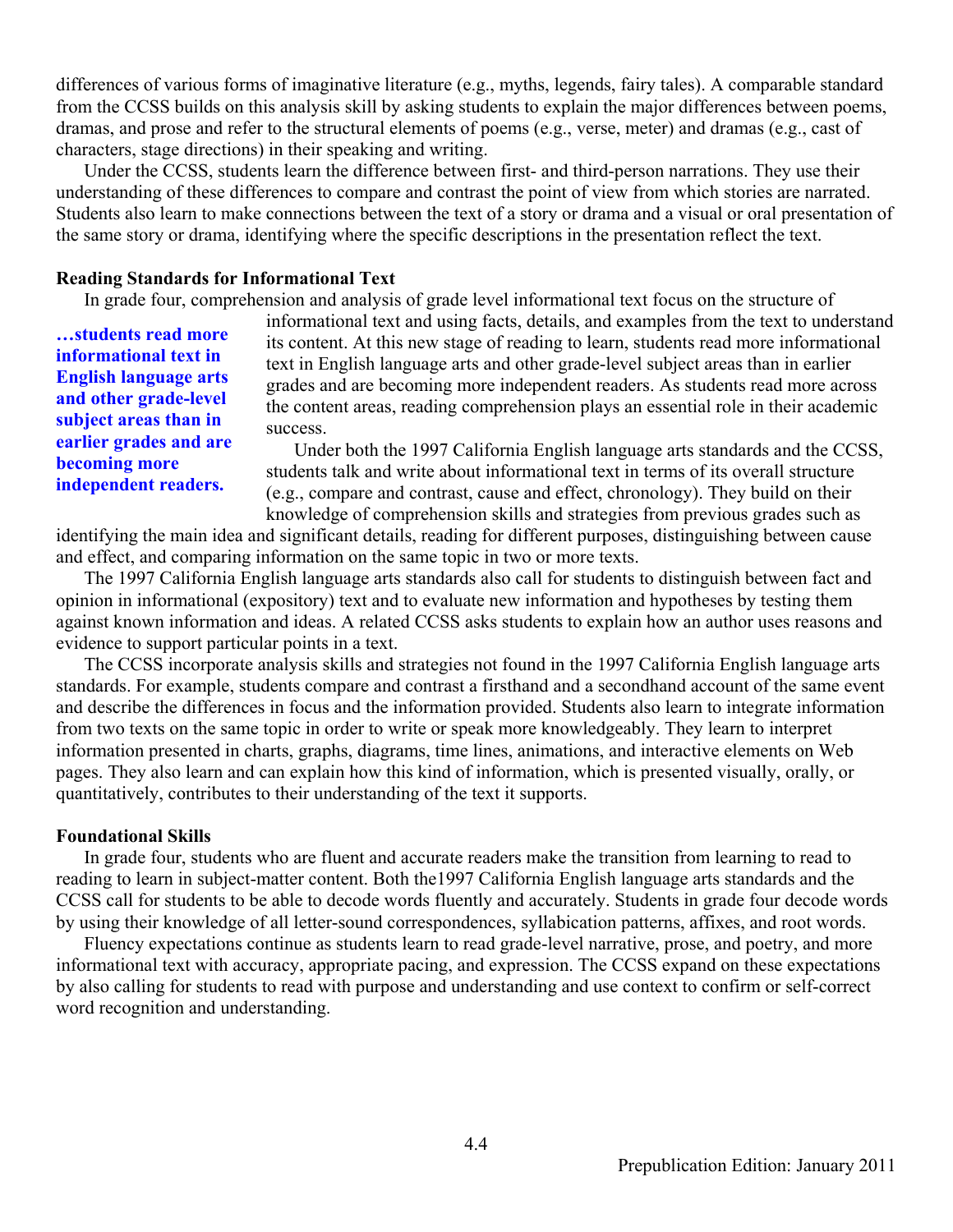#### **Writing**

Students in grade four utilize all stages of the writing process—pre-writing, drafting, revising, and editing to produce clear, coherent writing that is appropriate for the purpose and audience. Students develop proficiency in each form of writing through multiple opportunities to practice their writing and with timely feedback from their teacher. They learn about the links between reading different types of text structures and writing using those same structures, drawing on what they have read as examples for how to write.

Both the 1997 California English language arts standards and the CCSS call for students in grade four to write multiple paragraph texts with a central idea, supporting details, and a concluding paragraph. Students learn to use the organizational structure (e.g., cause and effect, chronological order) that best fits the purpose of their composition. They learn and use keyboarding and other basic computer skills to produce and publish at least a page-length of writing in one sitting.

In grade four, students learn to draw evidence from literary or informational texts to support their main idea with facts, details, and explanations. They learn to use multiple sources for information, including online resources. They also learn to quote and paraphrase relevant information and to cite the source of information correctly.

Differences between the 1997 California English language arts standards and the CCSS in grade four are primarily the emphasis on different genres. Under the 1997 California English language arts standards, students write narratives, responses to literature, and information reports in which they frame a central question about an issue or situation. Under the CCSS, students write opinion pieces, informative/explanatory texts, and narratives. They also conduct short research projects that build knowledge through investigation of different aspects of a topic.

The expectations for students' writing are explicitly delineated in the CCSS. For example, students learn to write informational/explanatory texts in which they group related information into paragraphs and use formatting (e.g., headings), illustrations, and multimedia to aid comprehension. They learn how to link ideas within categories of information using words or phrases such as "another," "because," and "for example." They learn and use domain-specific vocabulary to explain or provide information about a topic, as well as how to use precise language in their informational/explanatory writing.

Students practice taking notes, paraphrasing, and categorizing the information they gather from print and digital sources. They also learn how to develop a list of their resources. Through the school year, students write routinely over both extended time frames (several days or weeks with time for research, reflection, revision) and shorter time frames (a single sitting or a day or two). They write for a range of discipline-specific tasks, purposes, and audiences on topics and texts in all grade four subjects.



#### **Speaking and Listening**

Students in grade four listen critically to speakers and media presentations, summarize what they have heard, make narrative presentations, and ask and answer questions with appropriate elaboration. They learn to recognize that the structures used in making oral presentations (e.g., reporting on a topic or text, telling a story) are the same structures found in the literature and informational text they read and in their own writing. In their oral presentations they see how a central idea or theme is supported by facts, descriptive details, or observations in the same manner as a central idea or theme is supported in their writing. Students correctly use the same conventions of standard English when speaking and in their writing.

Both the 1997 California English language arts standards and the CCSS focus on students' listening and comprehension skills and their formal oral presentations skills. Students learn to ask thoughtful questions about the topic or text being discussed and to respond to questions with relevant information. They learn to paraphrase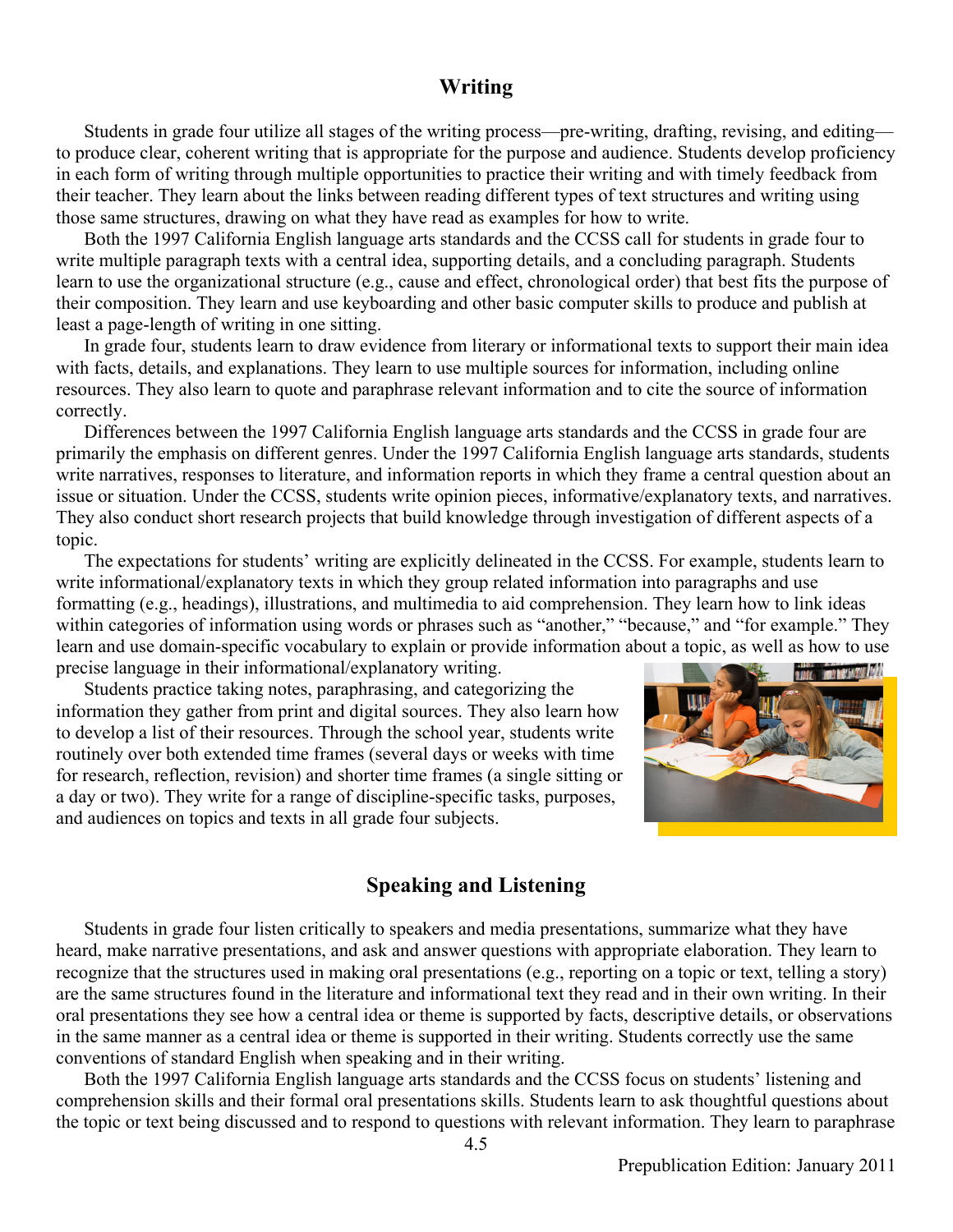the major ideas and supporting evidence of a text read aloud to them or in a formal presentation. Students also learn to plan and deliver narrative presentations that relate ideas, observations, or recollections; provide a clear context; and provide insight into why an event or experience is memorable. They learn how to report on a topic or text, tell a story, or recount an experience in an organized manner, using facts and details to support main ideas or themes. Students practice speaking clearly with pacing that supports understanding.

The 1997 California English language arts standards emphasize skills related to the delivery of oral presentations. For example, students learn to use volume, pitch, phrasing, pace, modulation and gestures to enhance meaning. They also learn to emphasize significant points in ways that help the listener to follow and understand the important concepts and practice using clear diction, tempo, volume, and phrasing when reciting brief poems, soliloquies, or dramatic dialogues. Under the 1997 California English language arts standards, students also learn to give precise directions and instructions. They also learn how language usages (e.g., sayings and expressions) reflect regions and cultures.

The CCSS emphasize collaborative conversations during which students engage in discussions on grade

**They build on others' ideas and express their own ideas clearly and learn how to explicitly draw on materials they have read or studied to explore the topic or ideas under discussion.** 

four topics and texts with diverse partners and in different groupings (one-on-one, in groups, or teacher-led). Students learn and practice both speaking and listening skills in collaborative conversations. They build on others' ideas and express their own ideas clearly and learn how to explicitly draw on materials they have read or studied to explore the topic or ideas under discussion. Students demonstrate their understanding of the importance of each person's contribution to the group discussion by following agreed-upon rules and carrying out their assigned roles. They learn to make comments that contribute to the conversation and link to the remarks of others and can also identify the key ideas expressed during the

discussion and explain their own ideas to others.

The CCSS also call for students to learn how to, as well as when it is appropriate to, use audio recordings and visual displays to enhance the development of the main ideas or themes of a presentation. They learn to paraphrase information presented in diverse media and formats, including visually, quantitatively, and orally. Students also learn to differentiate between situations that call for formal English (e.g., presenting ideas) and those where informal discourse is appropriate (e.g., small group discussion).

#### **Language**

Students are expected to demonstrate a command of the conventions of standard English grammar and usage, spelling, capitalization, punctuation, and spelling appropriate to their grade level in their writing and speech. They demonstrate their knowledge in their writing and speaking. They also learn to write fluidly and legibly in cursive or joined italics.

Students in grade four learn new rules for grammar and usage, capitalization, punctuation, and spelling, though the specific rules they learn vary between the 1997 California English language arts standards and the CCSS. For example, under the 1997 California English language arts standards for grade four, students learn to use simple and compound sentences in writing and speaking. Under the grade four CCSS, students not only learn to produce complete sentences, but also to recognize and correct inappropriate fragments and run-ons.

There are more standards for English language conventions in the CCSS than in the 1997 California English language arts standards, and they cover a broader range of conventions in grammar and usage, capitalization, punctuation, and spelling. Students learn how to use interrogative, relative pronouns (who, whose, whom, which, that), relative adverbs (where, when, why), and progressive verb tenses (e.g., I was walking, I am walking, I will be walking). They learn the conventional patterns for the order of adjectives in sentences (e.g., a small red bag rather than a red small bag). Students learn to use commas and quotation marks to indicate direct speech and quotations from a text. They consult references to help them spell grade-level words correctly.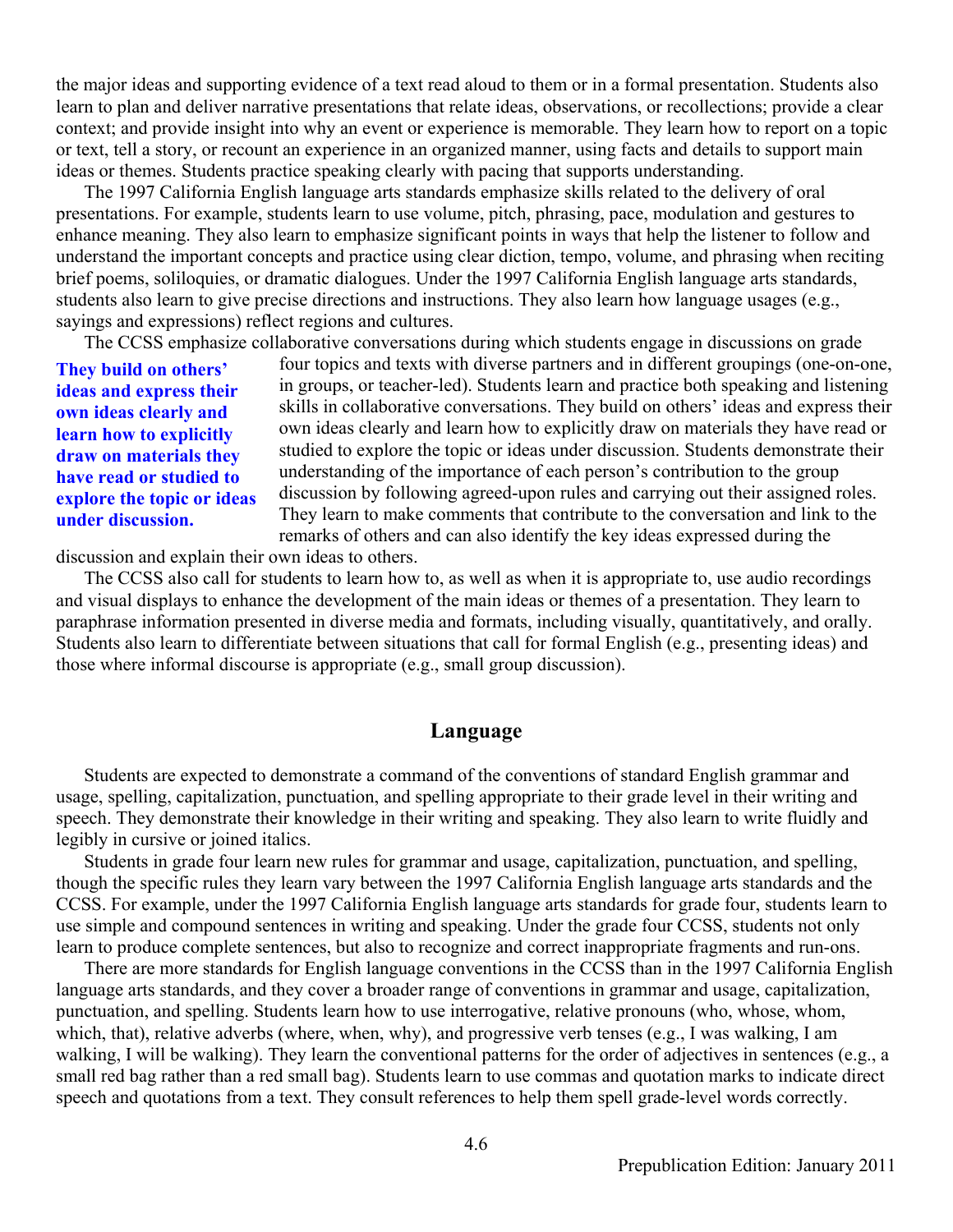Students use their knowledge of language conventions when writing, speaking, reading, and listening. They can use punctuation for effect and choose words and phrases to convey ideas precisely. They also learn to recognize frequently confused words (e.g., to, too, two) and to select the correct word when writing. As students learn the conventions of standard English, they also learn when to use formal English and when informal discourse is appropriate.

Understanding academic language and domain-specific vocabulary takes on a new importance in grade four as students are reading to learn. Students read more independently than in previous

grades and may be reading in a broader range of subjects. Extensive independent reading is a primary means for increasing students' vocabulary in grade four and beyond. To comprehend grade level literature and informational texts across the content areas, students must have strategies to access the meanings of the words they read and hear.

In the 1997 California English language arts standards, vocabulary development standards are found in the reading strand. In the CCSS, standards for vocabulary

**Extensive independent reading is a primary means for increasing students' vocabulary in grade four and beyond.** 

acquisition and use are found in the language strand. Both the 1997 California English language arts standards and the CCSS cover a range of strategies for vocabulary acquisition. Students learn and use common Greek and Latin roots as clues to the meaning of complex words (e.g., telegraph, photograph, autograph). They use a thesaurus to determine the meaning of related words and concepts and expand their knowledge of similes and metaphors to understand and explain words and phrases in context (e.g., pretty as a picture). Students also learn to recognize and to explain the meaning of common idioms. They learn to apply their knowledge of antonyms and synonyms to understand words by relating them to their opposites or to words with similar meanings.

The CCSS focus more attention on the use of reference materials. In addition to using a thesaurus to determine the meaning of related words and concepts, students learn to use dictionaries and glossaries, both print and digital, to find the pronunciation of key words and phrases and to identify alternate word choices in all content areas. Students also expand their use of context clues (e.g., definitions, examples, restatements in text) to determine the meaning of words and phrases. They accurately incorporate words and phrases that signal precise actions, emotions, or states of being (e.g., quizzed, whined, stammered). They also learn and use words that are basic to grade four topic and texts. For example, in a discussion about rocks and minerals, students use words such as igneous, sedimentary, metamorphic, calcite, and feldspar.

#### **Extra Support for Struggling Readers**

By the end of fourth grade, students are expected to be fluent and independent readers, reading with accuracy and fluency that supports their comprehension of literature and informational text. Students who are not proficient in word analysis skills are likely to experience academic difficulties. Early screening and intervention address specific areas of instruction in a timely manner. To ensure their success, students who experience difficulty learning to read (including students who use non-standard English, English learners, and students with disabilities) are provided with additional support to become proficient in grade four reading skills. Instructional support for students should include:

- Flexible groupings for differentiated instruction
- Pre-teaching of key skills, strategies, and concepts
- Intensive explicit instruction in decoding and word-recognition skills which may include materials at the reading level of students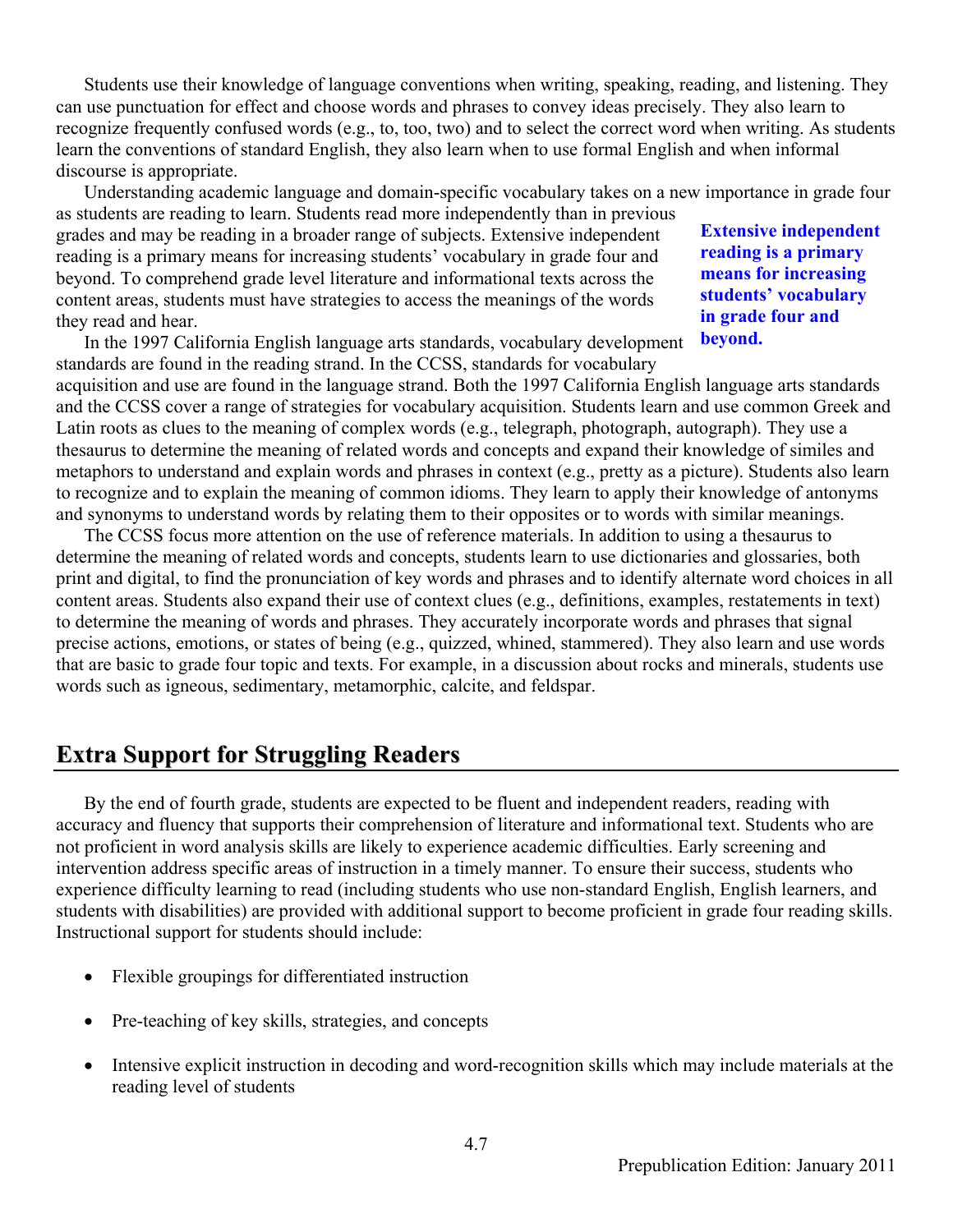- Pre-teaching and extended correct practice with prefixes and suffixes
- Pre-teaching and extended correct practice with Greek and Latin roots
- Explicit direct instruction in language development to address accurate use of grammatical structures of oral and written standard English
- Vocabulary instruction embedded in context, including academic language
- Building background knowledge
- Reinforcing and extending the regular classroom program

For those students whose reading achievement is two or more years below grade level, placement in an Intensive Intervention Program in Reading/Language Arts should be considered. These stand-alone, intensive, accelerated programs are specifically designed to address the instructional needs of students in grades four through eight whose reading achievement is two or more years below grade level. (For additional information on state-adopted intensive intervention programs, see Chapter 9 of the *Reading/Language Arts Framework for California Public Schools* and the list of adopted instructional materials on the CDE Reading/Language Arts Web page at http://www.cde.ca.gov/ci/rl/im/rlaadoptedlist.asp.)

#### **Support for English Learners**

English language development is a critical component of the language arts program for English learners and occurs simultaneously with direct, explicit, and systematic instruction in reading and writing. Instructional programs for English learners are planned according to the students' assessed level of literacy (reading and writing) in English and their primary language as well as their proficiency in English (listening, speaking, reading, and writing). Students with strong literacy skills in their primary language are at an advantage in that they can concentrate on acquiring and learning English rather than on receiving initial instruction in reading and writing.

The transition from learning to read to reading to learn subject-matter content calls for students to use and understand more sophisticated academic and content-specific vocabulary and language structures. English

**English learners benefit from instructional strategies such as pre-teaching concepts, vocabulary, and the grammatical features of key vocabulary…** 

learners receive intensive vocabulary development and academic language instruction to succeed in language arts and other content areas at their grade level. English learners benefit from instructional strategies such as pre-teaching concepts, vocabulary, and the grammatical features of key vocabulary, as well as having multiple opportunities to use newly acquired vocabulary in their reading, speaking, and writing assignments. They also benefit from explicit writing instruction on how to write cohesive, coherent text by using cohesive devices such as transition phrases (e.g., first, second, next, therefore, in conclusion) and to combine sentences. Students practice and learn to use grammatical structures such as relative clauses (e.g., I like the girl who lives on the corner), conditional statements (e.g., If I were you, I would

not do that), and subordinate clauses (e.g., she received good grades because she worked hard). Because English learners are still developing proficiency in English, students benefit from receiving teacher feedback on their writing and grammatical errors, while peer editing and revision requires special planning considerations.

English learners develop oral and written language through formal linguistic instruction that includes learning common phrases, idiomatic expressions, and language patterns with special consideration given to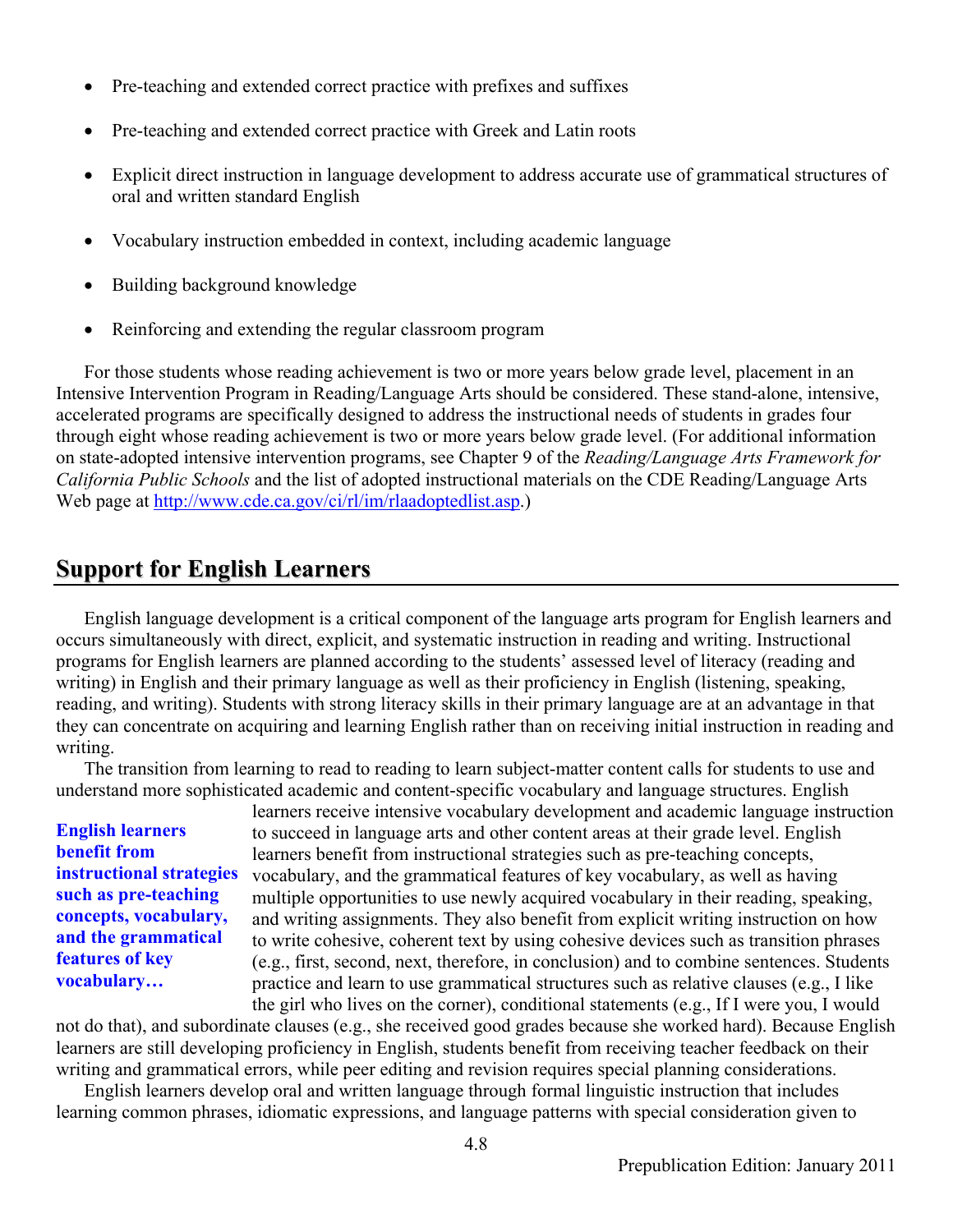phonological, morphological, syntactical, and semantic structures of English. As students learn grammatical rules and functions of relative pronouns, adverbs, and prepositional phrases, they are provided with multiple opportunities to practice them both in speaking and writing and receive corrective teacher feedback (refer to the Transition to Common Core State Standards: Planning ELD Instruction chart that follows for a more extensive list of grammatical conventions).

For those students whose academic achievement is two or more years below grade level, placement in an Intensive Intervention Program for English Learners should be considered. These stand-alone, intensive, accelerated programs are specifically designed for English learners in grades four through eight whose academic achievement is two or more years below grade level. (For additional information on state-adopted intensive intervention programs for English Learners, see Chapter 9 of the *Reading/Language Arts Framework for California Public Schools* and the list of adopted instructional materials on the CDE Reading/Language Arts Web page at http://www.cde.ca.gov/ci/rl/im/rlaadoptedlist.asp.)

Specially designed academic instruction in English (SDAIE) strategies can provide valuable instructional strategies to meet the needs of English learners. For additional resources to support the teaching of English learners, please visit the CDE Specialized Programs Web page http://www.cde.ca.gov/sp/el/. The CDE recently published an excellent resource*, Improving Education for English Learners: Research-Based Approaches*, that provides the most comprehensive, up-to-date strategies to serve English learners. This book provides guidelines for teaching ELD and SDAIE strategies, as well as recommended instructional practices. The publication is available at the CDE Press Web page at http://www.cde.ca.gov/re/pn/rc/.

English learners need additional time for appropriate instructional support. The CCSS set rigorous expectations for student learning, and ELD instruction must accommodate these enhanced expectations. The following chart illustrates the enhancements in the CCSS in English language arts that may affect ELD instruction. This chart provides teachers with initial guidance in planning effective ELD instruction.

|                                            |     | <b>Transition to Common Core State Standards</b><br>with California Additions<br><b>Planning ELD Instruction – Fourth Grade</b>                                                                                                               |
|--------------------------------------------|-----|-----------------------------------------------------------------------------------------------------------------------------------------------------------------------------------------------------------------------------------------------|
| <b>Reading Standards</b><br>for Literature | 4.  | Determine the meaning of words and phrases as they are used in a text,<br>including those that allude to significant characters found in mythology (e.g.,<br>Herculean). (See grade 4 Language standards 4-6 for additional<br>expectations.) |
|                                            | 7.  | Make connections between the text of a story or drama and a visual or oral<br>presentation of the text, identifying where each version reflects specific<br>descriptions and directions in the text.                                          |
|                                            | 9.  | Compare and contrast the treatment of similar themes and topics (e.g.,<br>opposition of good and evil) and patterns of events (e.g., the quest) in stories,<br>myths, and traditional literature from different cultures.                     |
|                                            | 10. | By the end of the year, read and comprehend literature, including stories,<br>dramas, and poetry, in the grades 4–5 text complexity band proficiently, with<br>scaffolding as needed at the high end of the range.                            |
| <b>Reading Standards</b>                   | 3.  | Explain events, procedures, ideas, or concepts in a historical, scientific, or                                                                                                                                                                |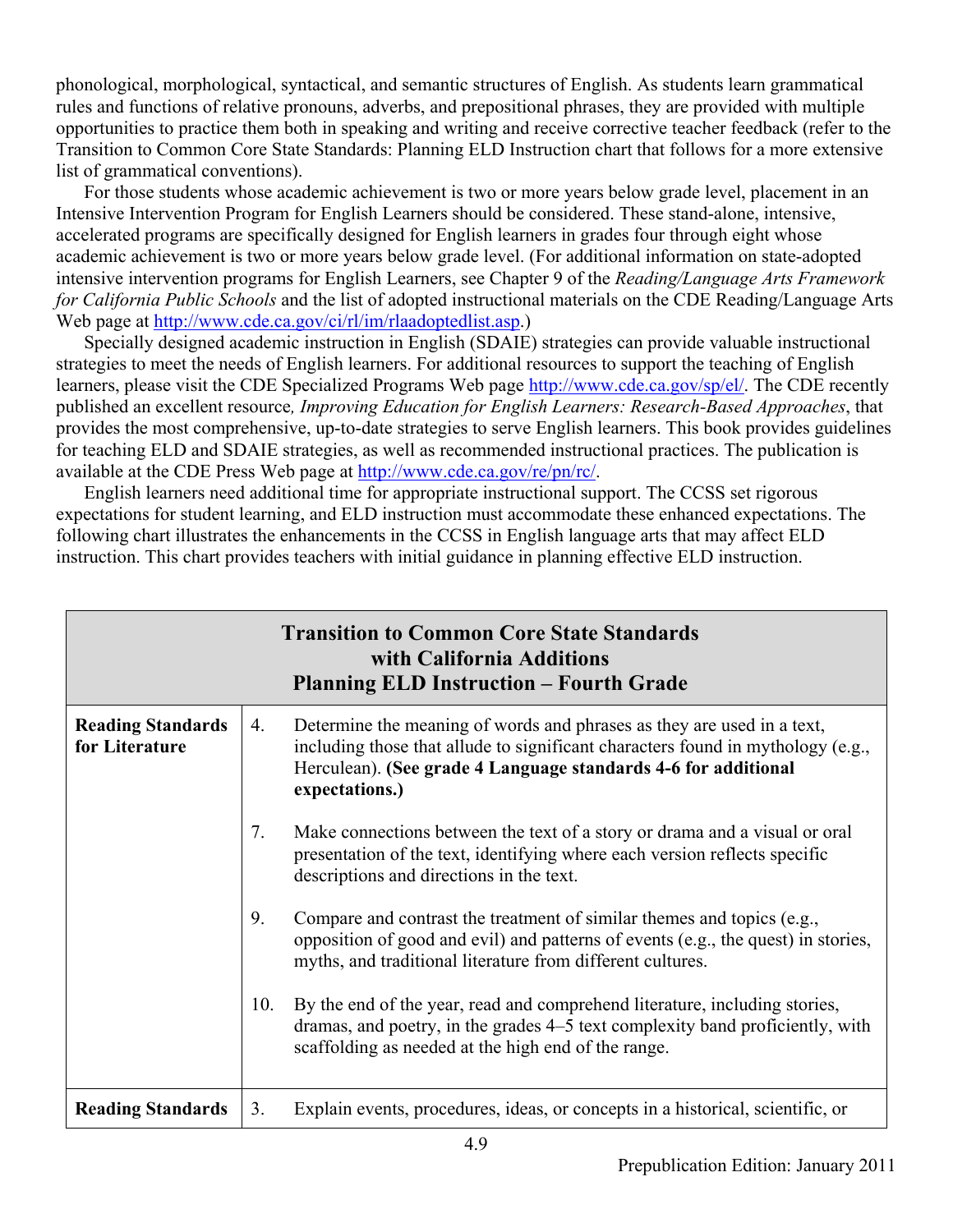| for Informational<br><b>Text</b>                           |     | technical text, including what happened and why, based on specific<br>information in the text.                                                                                                                                                                                          |
|------------------------------------------------------------|-----|-----------------------------------------------------------------------------------------------------------------------------------------------------------------------------------------------------------------------------------------------------------------------------------------|
|                                                            | 6.  | Compare and contrast a firsthand and secondhand account of the same event<br>or topic; describe the differences in focus and the information provided.                                                                                                                                  |
|                                                            | 7.  | Interpret information presented visually, orally, or quantitatively (e.g., in<br>charts, graphs, diagrams, time lines, animations, or interactive elements on<br>Web pages) and explain how the information contributes to an understanding<br>of the text in which it appears.         |
|                                                            | 9.  | Integrate information from two texts on the same topic in order to write or<br>speak about the subject knowledgeably.                                                                                                                                                                   |
|                                                            | 10. | By the end of year, read and comprehend informational texts, including<br>history/social studies, science, and technical texts, in the grades 4–5 text<br>complexity band proficiently, with scaffolding as needed at the high end of<br>the range.                                     |
| Reading<br><b>Standards:</b><br><b>Foundational Skills</b> | 4.  | Read with sufficient accuracy and fluency to support comprehension.                                                                                                                                                                                                                     |
| <b>Writing Standards</b>                                   | 1.  | Write opinion pieces on topics or texts, supporting a point of view with<br>reasons and information.                                                                                                                                                                                    |
|                                                            | 2.  | Write informative/explanatory texts to examine a topic and convey ideas and<br>information clearly.                                                                                                                                                                                     |
|                                                            | 3.  | Write narratives to develop real or imagined experiences or events using<br>effective technique, descriptive details, and clear event sequences.                                                                                                                                        |
|                                                            | 5.  | With guidance and support from peers and adults, develop and strengthen<br>writing as needed by planning, revising, and editing. (Editing for conventions<br>should demonstrate command of Language standards 1–3 up to and including<br>grade 4.)                                      |
|                                                            | 6.  | With some guidance and support from adults, use technology, including the<br>Internet, to produce and publish writing as well as to interact and collaborate<br>with others; demonstrate sufficient command of keyboarding skills to type a<br>minimum of one page in a single sitting. |
|                                                            | 7.  | Conduct short research projects that build knowledge through investigation of<br>different aspects of a topic.                                                                                                                                                                          |
|                                                            | 8.  | Recall relevant information from experiences or gather relevant information<br>from print and digital sources; take notes, paraphrase, and categorize                                                                                                                                   |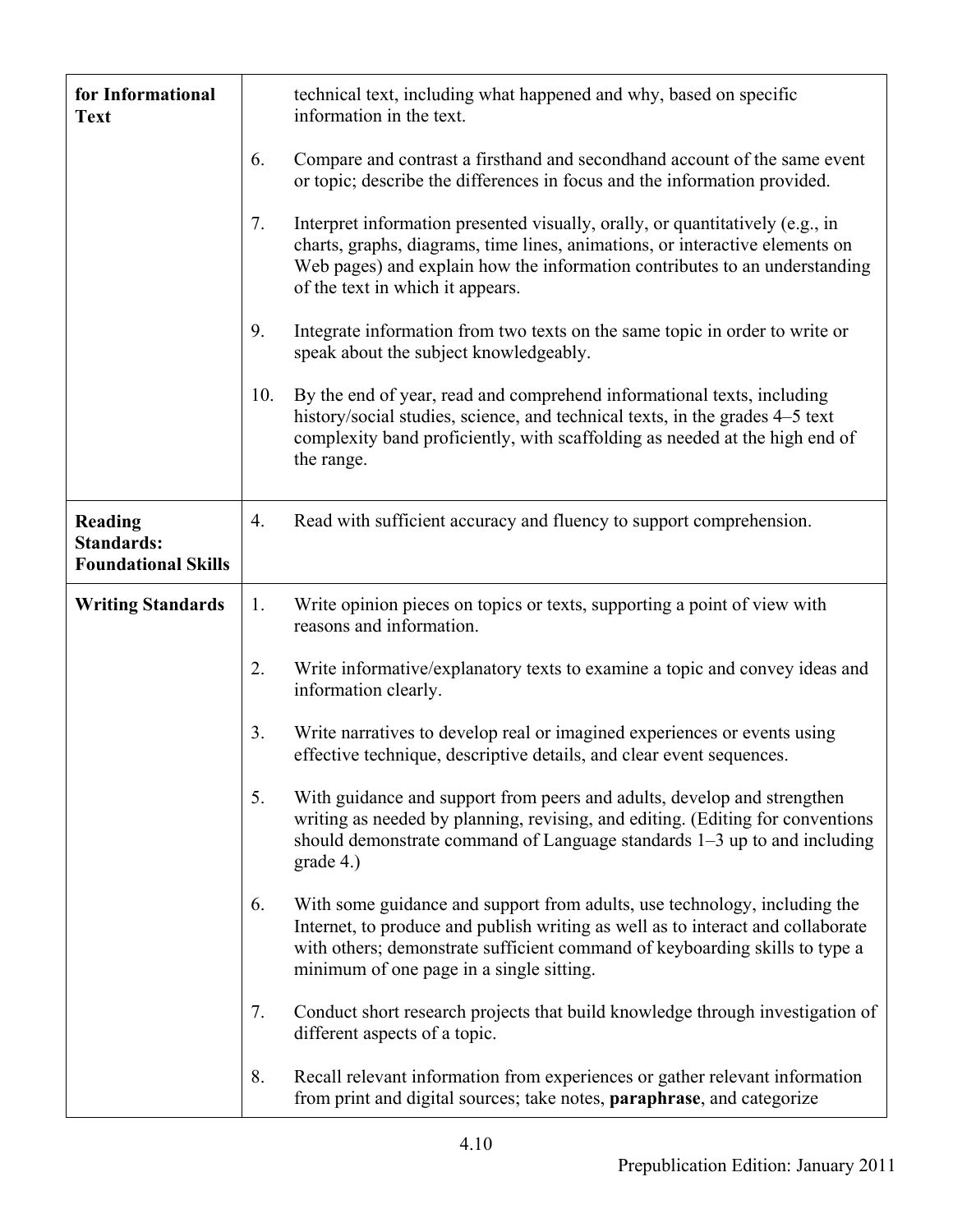|                                                             |     | information, and provide a list of sources.                                                                                                                                                                                                                                                                   |
|-------------------------------------------------------------|-----|---------------------------------------------------------------------------------------------------------------------------------------------------------------------------------------------------------------------------------------------------------------------------------------------------------------|
|                                                             | 9.  | Draw evidence from literary or informational texts to support analysis,<br>reflection, and research.                                                                                                                                                                                                          |
|                                                             | 10. | Write routinely over extended time frames (time for research, reflection, and<br>revision) and shorter time frames (a single sitting or a day or two) for a range<br>of discipline-specific tasks, purposes, and audiences.                                                                                   |
| <b>Speaking and</b><br><b>Listening</b><br><b>Standards</b> | 1.  | Engage effectively in a range of collaborative discussions (one-on-one, in<br>groups, and teacher led) with diverse partners on grade 4 topics and texts,<br>building on others' ideas and expressing their own clearly.                                                                                      |
|                                                             | 2.  | Paraphrase portions of a text read aloud or information presented in diverse<br>media and formats, including visually, quantitatively, and orally.                                                                                                                                                            |
|                                                             | 3.  | Identify the reasons and evidence a speaker or media source provides to<br>support particular points.                                                                                                                                                                                                         |
|                                                             | 5.  | Add audio recordings and visual displays to presentations when appropriate<br>to enhance the development of main ideas or themes.                                                                                                                                                                             |
|                                                             | 6.  | Differentiate between contexts that call for formal English (e.g., presenting<br>ideas) and situations where informal discourse is appropriate (e.g.,<br>small-group discussion); use formal English when appropriate to task and<br>situation. (See grade 4 Language standards 1 for specific expectations.) |
| Language<br><b>Standards</b>                                | 1.  | Demonstrate command of the conventions of standard English grammar and<br>usage when writing or speaking.                                                                                                                                                                                                     |
|                                                             | 2.  | Demonstrate command of the conventions of standard English capitalization,<br>punctuation, and spelling when writing.                                                                                                                                                                                         |
|                                                             | 3.  | Use knowledge of language and its conventions when writing, speaking,<br>reading, or listening.                                                                                                                                                                                                               |
|                                                             | 4.  | Determine or clarify the meaning of unknown and multiple-meaning words<br>and phrases based on grade 4 reading and content, choosing flexibly from a<br>range of strategies.                                                                                                                                  |
|                                                             | 5.  | Demonstrate understanding of figurative language, word relationships, and<br>nuances in word meanings.                                                                                                                                                                                                        |
|                                                             | 6.  | Acquire and use accurately grade-appropriate general academic and domain-<br>specific words and phrases, including those that signal precise actions,<br>emotions, or states of being (e.g., <i>quizzed, whined, stammered</i> ) and that are                                                                 |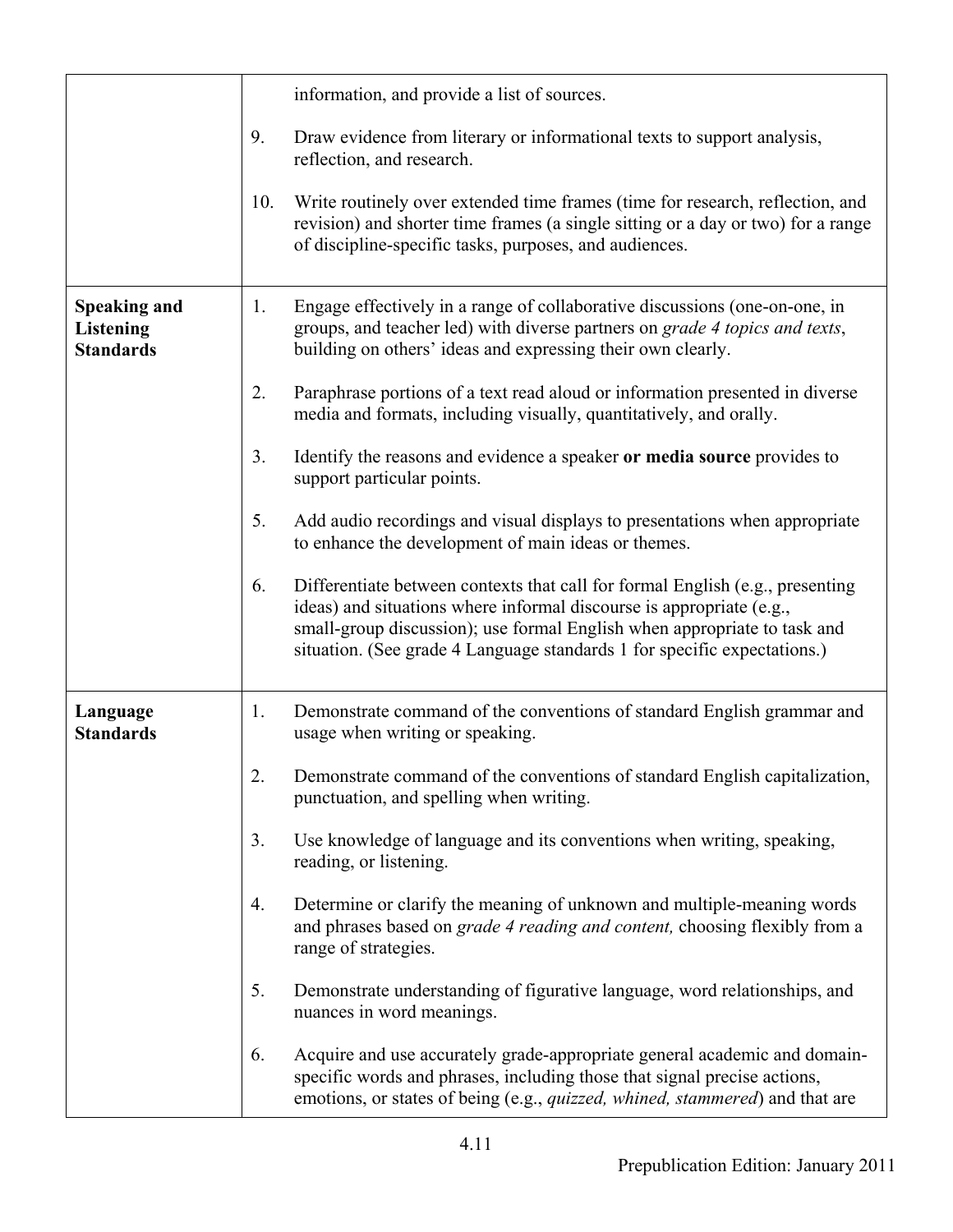| basic to a particular topic (e.g., <i>wildlife, conservation</i> , and <i>endangered</i> when<br>discussing animal preservation). |
|-----------------------------------------------------------------------------------------------------------------------------------|
|                                                                                                                                   |

### **The Standards**

The CCSS that follow are the pre-publication version of the standards prepared by the Sacramento County Office of Education (SCOE), updated on October 21, 2010. Content that is unique to California and which was added by California to the multi-state common core standards is in bold typeface. The SCOE document is available online at http://www.scoe.net/castandards/agenda/2010/ela\_ccs\_recommendations.pdf (Outside Source). These grade four CCSS for English Language Arts were adopted by the California State Board of Education on August 2, 2010.

A complete listing of the grade four 1997 California English language arts standards is located on CDE Content Standards Web page at http://www.cde.ca.gov/be/st/ss/documents/elacontentstnds.pdf.

|                            | <b>Common Core State Standards</b><br>with California Additions<br><b>English Language Arts - Fourth Grade</b>                                                                                                                                                               |  |
|----------------------------|------------------------------------------------------------------------------------------------------------------------------------------------------------------------------------------------------------------------------------------------------------------------------|--|
|                            | <b>Reading Standards for Literature</b>                                                                                                                                                                                                                                      |  |
|                            | <b>Key Ideas and Details</b>                                                                                                                                                                                                                                                 |  |
| 1.                         | Refer to details and examples in a text when explaining what the text says explicitly and when<br>drawing inferences from the text.                                                                                                                                          |  |
| 2.                         | Determine a theme of a story, drama, or poem from details in the text; summarize the text.                                                                                                                                                                                   |  |
| 3.                         | Describe in depth a character, setting, or event in a story or drama, drawing on specific details in<br>the text (e.g., a character's thoughts, words, or actions).                                                                                                          |  |
| <b>Craft and Structure</b> |                                                                                                                                                                                                                                                                              |  |
| 4.                         | Determine the meaning of words and phrases as they are used in a text, including those that allude<br>to significant characters found in mythology (e.g., Herculean). (See grade 4 Language standards<br>4-6 for additional expectations.)                                   |  |
| 5 <sub>1</sub>             | Explain major differences between poems, drama, and prose, and refer to the structural elements<br>of poems (e.g., verse, rhythm, meter) and drama (e.g., casts of characters, settings, descriptions,<br>dialogue, stage directions) when writing or speaking about a text. |  |
| 6.                         | Compare and contrast the point of view from which different stories are narrated, including the<br>difference between first- and third-person narrations.                                                                                                                    |  |
|                            | <b>Integration of Knowledge and Ideas</b>                                                                                                                                                                                                                                    |  |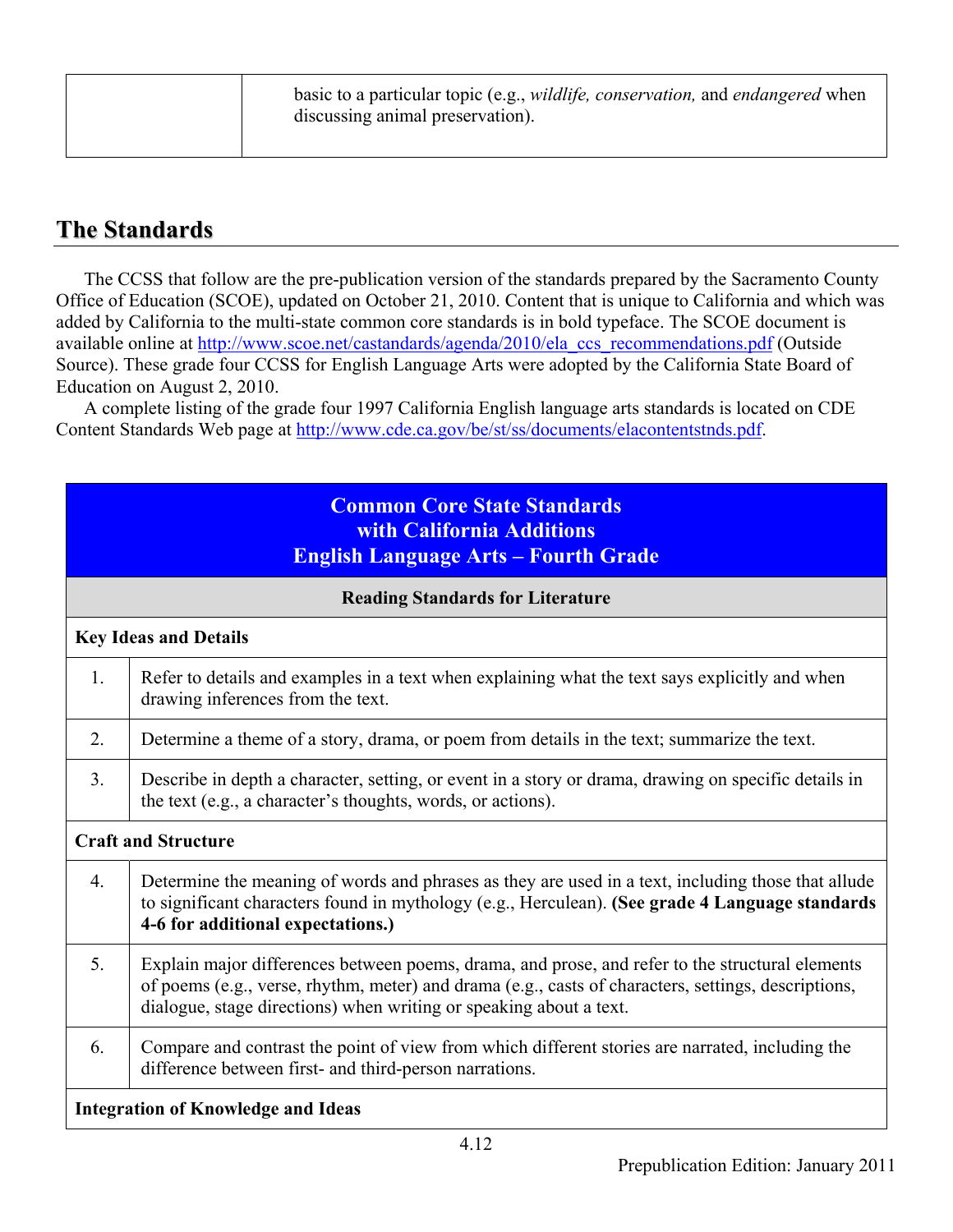| 7.             | Make connections between the text of a story or drama and a visual or oral presentation of the<br>text, identifying where each version reflects specific descriptions and directions in the text.                                                                            |
|----------------|------------------------------------------------------------------------------------------------------------------------------------------------------------------------------------------------------------------------------------------------------------------------------|
| 8.             | (Not applicable to literature)                                                                                                                                                                                                                                               |
| 9.             | Compare and contrast the treatment of similar themes and topics (e.g., opposition of good and<br>evil) and patterns of events (e.g., the quest) in stories, myths, and traditional literature from<br>different cultures.                                                    |
|                | <b>Range of Reading and Level of Text Complexity</b>                                                                                                                                                                                                                         |
| 10.            | By the end of the year, read and comprehend literature, including stories, dramas, and poetry, in<br>the grades 4–5 text complexity band proficiently, with scaffolding as needed at the high end of the<br>range.                                                           |
|                | <b>Reading Standards for Informational Text</b>                                                                                                                                                                                                                              |
|                | <b>Key Ideas and Details</b>                                                                                                                                                                                                                                                 |
| 1.             | Refer to details and examples in a text when explaining what the text says explicitly and when<br>drawing inferences from the text.                                                                                                                                          |
| 2.             | Determine the main idea of a text and explain how it is supported by key details; summarize the<br>text.                                                                                                                                                                     |
| 3 <sub>1</sub> | Explain events, procedures, ideas, or concepts in a historical, scientific, or technical text,<br>including what happened and why, based on specific information in the text.                                                                                                |
|                | <b>Craft and Structure</b>                                                                                                                                                                                                                                                   |
| 4.             | Determine the meaning of general academic and domain-specific words or phrases in a text<br>relevant to a grade 4 topic or subject area. (See grade 4 Language standards 4-6 for additional<br>expectations.)                                                                |
| 5.             | Describe the overall structure (e.g., chronology, comparison, cause/effect, problem/solution) of<br>events, ideas, concepts, or information in a text or part of a text.                                                                                                     |
| 6.             | Compare and contrast a firsthand and secondhand account of the same event or topic; describe the<br>differences in focus and the information provided.                                                                                                                       |
|                | <b>Integration of Knowledge and Ideas</b>                                                                                                                                                                                                                                    |
| 7.             | Interpret information presented visually, orally, or quantitatively (e.g., in charts, graphs, diagrams,<br>time lines, animations, or interactive elements on Web pages) and explain how the information<br>contributes to an understanding of the text in which it appears. |
| 8.             | Explain how an author uses reasons and evidence to support particular points in a text.                                                                                                                                                                                      |
| 9.             | Integrate information from two texts on the same topic in order to write or speak about the subject<br>knowledgeably.                                                                                                                                                        |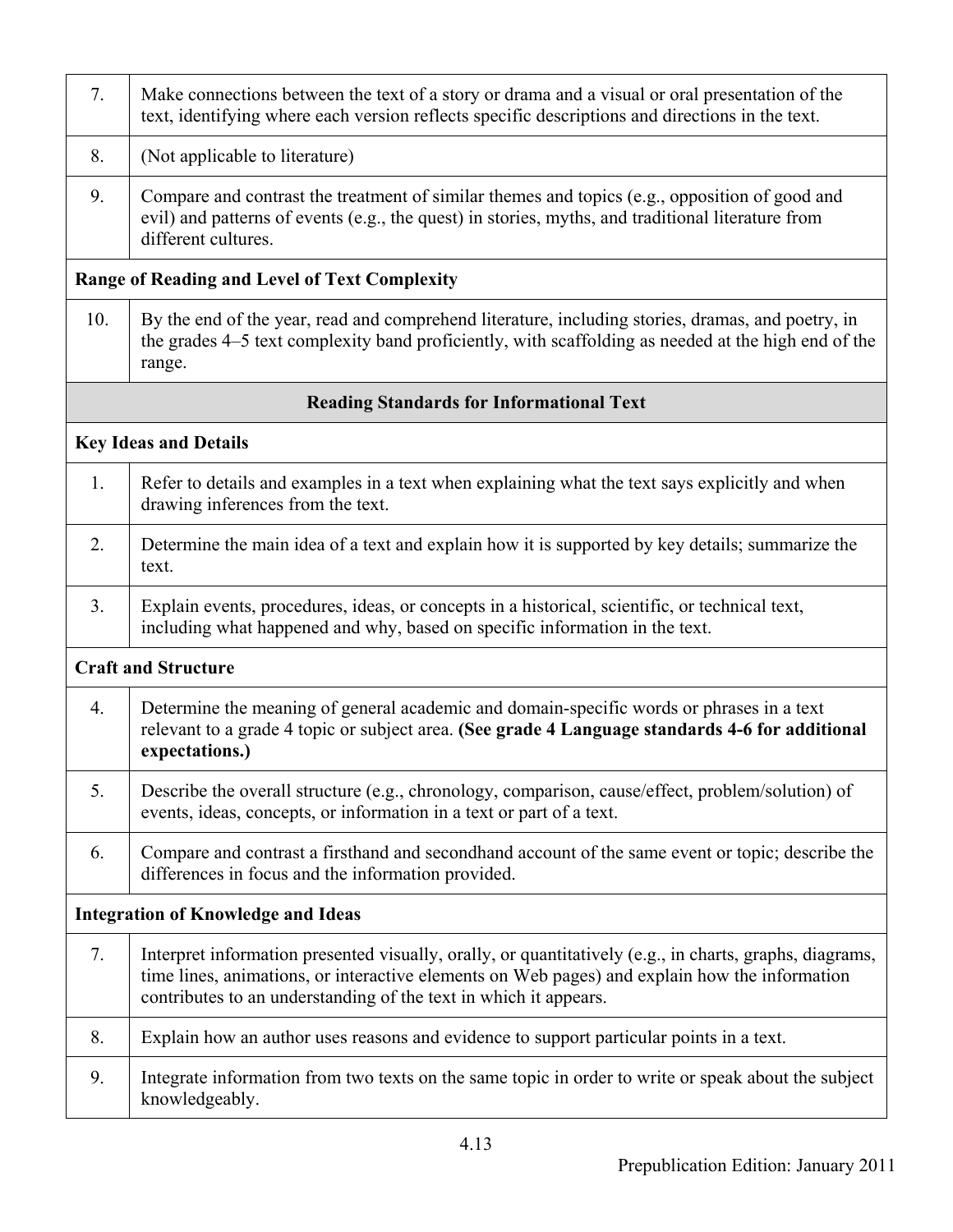|                | <b>Range of Reading and Level of Text Complexity</b>                                                                                                                                                                                             |
|----------------|--------------------------------------------------------------------------------------------------------------------------------------------------------------------------------------------------------------------------------------------------|
| 10.            | By the end of year, read and comprehend informational texts, including history/social studies,<br>science, and technical texts, in the grades 4–5 text complexity band proficiently, with scaffolding<br>as needed at the high end of the range. |
|                | <b>Reading Standards: Foundational Skills</b>                                                                                                                                                                                                    |
|                | <b>Phonics and Word Recognition</b>                                                                                                                                                                                                              |
| 3.             | Know and apply grade-level phonics and word analysis skills in decoding words.                                                                                                                                                                   |
|                | Use combined knowledge of all letter-sound correspondences, syllabication patterns, and<br>a.<br>morphology (e.g., roots and affixes) to read accurately unfamiliar multisyllabic words in<br>context and out of context.                        |
| <b>Fluency</b> |                                                                                                                                                                                                                                                  |
| 4.             | Read with sufficient accuracy and fluency to support comprehension.                                                                                                                                                                              |
|                | Read on-level text with purpose and understanding.<br>a.                                                                                                                                                                                         |
|                | b. Read on-level prose and poetry orally with accuracy, appropriate rate, and expression on<br>successive readings.                                                                                                                              |
|                | c. Use context to confirm or self-correct word recognition and understanding, rereading as<br>necessary.                                                                                                                                         |
|                | <b>Writing Standards</b>                                                                                                                                                                                                                         |
|                | <b>Text Types and Purposes</b>                                                                                                                                                                                                                   |
| 1.             | Write opinion pieces on topics or texts, supporting a point of view with reasons and information.                                                                                                                                                |
|                | Introduce a topic or text clearly, state an opinion, and create an organizational structure<br>a.<br>in which related ideas are grouped to support the writer's purpose.                                                                         |
|                | b. Provide reasons that are supported by facts and details.                                                                                                                                                                                      |
|                | Link opinion and reasons using words and phrases (e.g., for instance, in order to, in<br>$c_{\cdot}$<br>addition).                                                                                                                               |
|                | d. Provide a concluding statement or section related to the opinion presented.                                                                                                                                                                   |
| 2.             | Write informative/explanatory texts to examine a topic and convey ideas and information clearly.                                                                                                                                                 |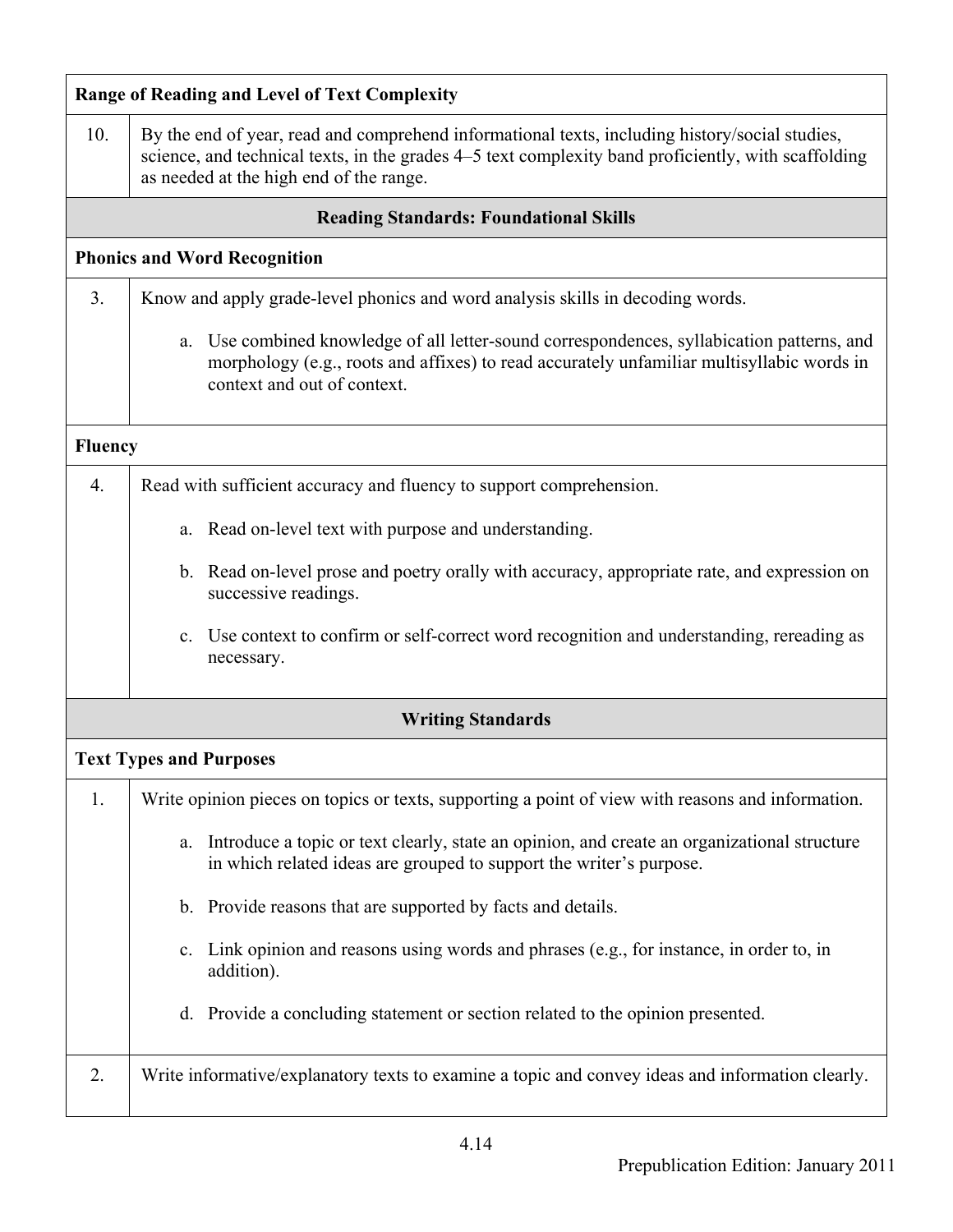|                  | a. Introduce a topic clearly and group related information in paragraphs and sections;<br>include formatting (e.g., headings), illustrations, and multimedia when useful to aiding<br>comprehension.                                                                                 |  |  |
|------------------|--------------------------------------------------------------------------------------------------------------------------------------------------------------------------------------------------------------------------------------------------------------------------------------|--|--|
|                  | b. Develop the topic with facts, definitions, concrete details, quotations, or other<br>information and examples related to the topic.                                                                                                                                               |  |  |
|                  | c. Link ideas within categories of information using words and phrases (e.g., another, for<br>example, also, because).                                                                                                                                                               |  |  |
|                  | d. Use precise language and domain-specific vocabulary to inform about or explain the<br>topic.                                                                                                                                                                                      |  |  |
|                  | e. Provide a concluding statement or section related to the information or explanation<br>presented.                                                                                                                                                                                 |  |  |
| 3 <sub>1</sub>   | Write narratives to develop real or imagined experiences or events using effective technique,<br>descriptive details, and clear event sequences.                                                                                                                                     |  |  |
|                  | a. Orient the reader by establishing a situation and introducing a narrator and/or characters;<br>organize an event sequence that unfolds naturally.                                                                                                                                 |  |  |
|                  | b. Use dialogue and description to develop experiences and events or show the responses of<br>characters to situations.                                                                                                                                                              |  |  |
|                  | c. Use a variety of transitional words and phrases to manage the sequence of events.                                                                                                                                                                                                 |  |  |
|                  | d. Use concrete words and phrases and sensory details to convey experiences and events<br>precisely.                                                                                                                                                                                 |  |  |
|                  | e. Provide a conclusion that follows from the narrated experiences or events.                                                                                                                                                                                                        |  |  |
|                  | <b>Production and Distribution of Writing</b>                                                                                                                                                                                                                                        |  |  |
| $\overline{4}$ . | Produce clear and coherent writing (including multiple-paragraph texts) in which the<br>development and organization are appropriate to task, purpose, and audience. (Grade-specific<br>expectations for writing types are defined in standards 1-3 above.)                          |  |  |
| 5.               | With guidance and support from peers and adults, develop and strengthen writing as needed by<br>planning, revising, and editing. (Editing for conventions should demonstrate command of<br>Language standards $1-3$ up to and including grade 4.)                                    |  |  |
| 6.               | With some guidance and support from adults, use technology, including the Internet, to produce<br>and publish writing as well as to interact and collaborate with others; demonstrate sufficient<br>command of keyboarding skills to type a minimum of one page in a single sitting. |  |  |
|                  | <b>Research to Build and Present Knowledge</b>                                                                                                                                                                                                                                       |  |  |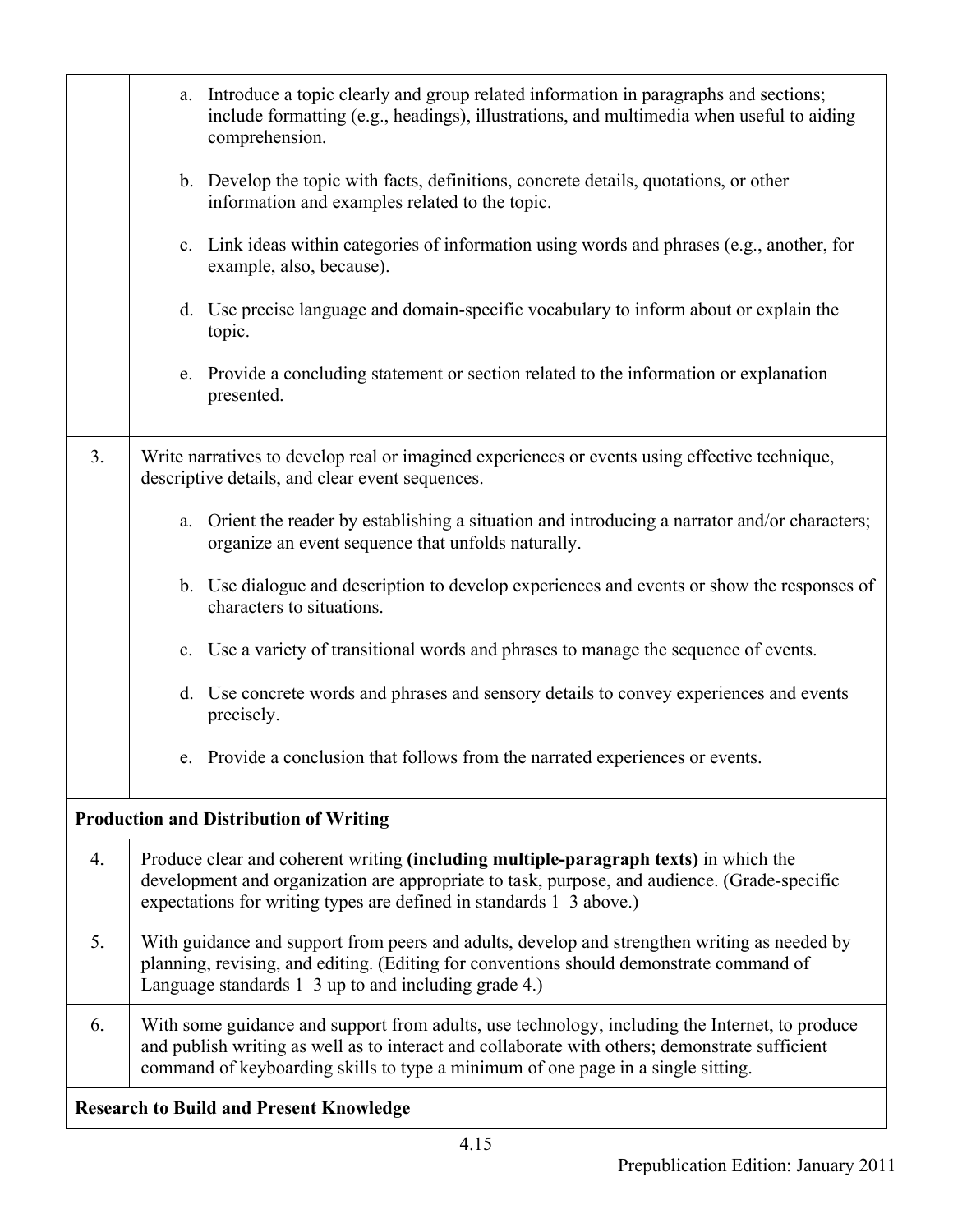| 7.  | Conduct short research projects that build knowledge through investigation of different aspects of<br>a topic.                                                                                                                     |
|-----|------------------------------------------------------------------------------------------------------------------------------------------------------------------------------------------------------------------------------------|
| 8.  | Recall relevant information from experiences or gather relevant information from print and digital<br>sources; take notes, paraphrase, and categorize information, and provide a list of sources.                                  |
| 9.  | Draw evidence from literary or informational texts to support analysis, reflection, and research.                                                                                                                                  |
|     | a. Apply grade 4 Reading standards to literature (e.g., "Describe in depth a character,<br>setting, or event in a story or drama, drawing on specific details in the text [e.g., a<br>character's thoughts, words, or actions]."). |
|     | b. Apply grade 4 Reading standards to informational texts (e.g., "Explain how an author<br>uses reasons and evidence to support particular points in a text").                                                                     |
|     | <b>Range of Writing</b>                                                                                                                                                                                                            |
| 10. | Write routinely over extended time frames (time for research, reflection, and revision) and shorter<br>time frames (a single sitting or a day or two) for a range of discipline-specific tasks, purposes, and<br>audiences.        |
|     | <b>Speaking and Listening Standards</b>                                                                                                                                                                                            |
|     | <b>Comprehension and Collaboration</b>                                                                                                                                                                                             |
| 1.  | Engage effectively in a range of collaborative discussions (one-on-one, in groups, and teacher-led)<br>with diverse partners on grade 4 topics and texts, building on others' ideas and expressing their<br>own clearly.           |
|     | Come to discussions prepared, having read or studied required material; explicitly draw<br>a.<br>on that preparation and other information known about the topic to explore ideas under<br>discussion.                             |
|     | b. Follow agreed-upon rules for discussions and carry out assigned roles.                                                                                                                                                          |
|     | c. Pose and respond to specific questions to clarify or follow up on information, and make<br>comments that contribute to the discussion and link to the remarks of others.                                                        |
|     | d. Review the key ideas expressed and explain their own ideas and understanding in light of<br>the discussion.                                                                                                                     |
| 2.  | Paraphrase portions of a text read aloud or information presented in diverse media and formats,<br>including visually, quantitatively, and orally.                                                                                 |
| 3.  | Identify the reasons and evidence a speaker or media source provides to support particular<br>points.                                                                                                                              |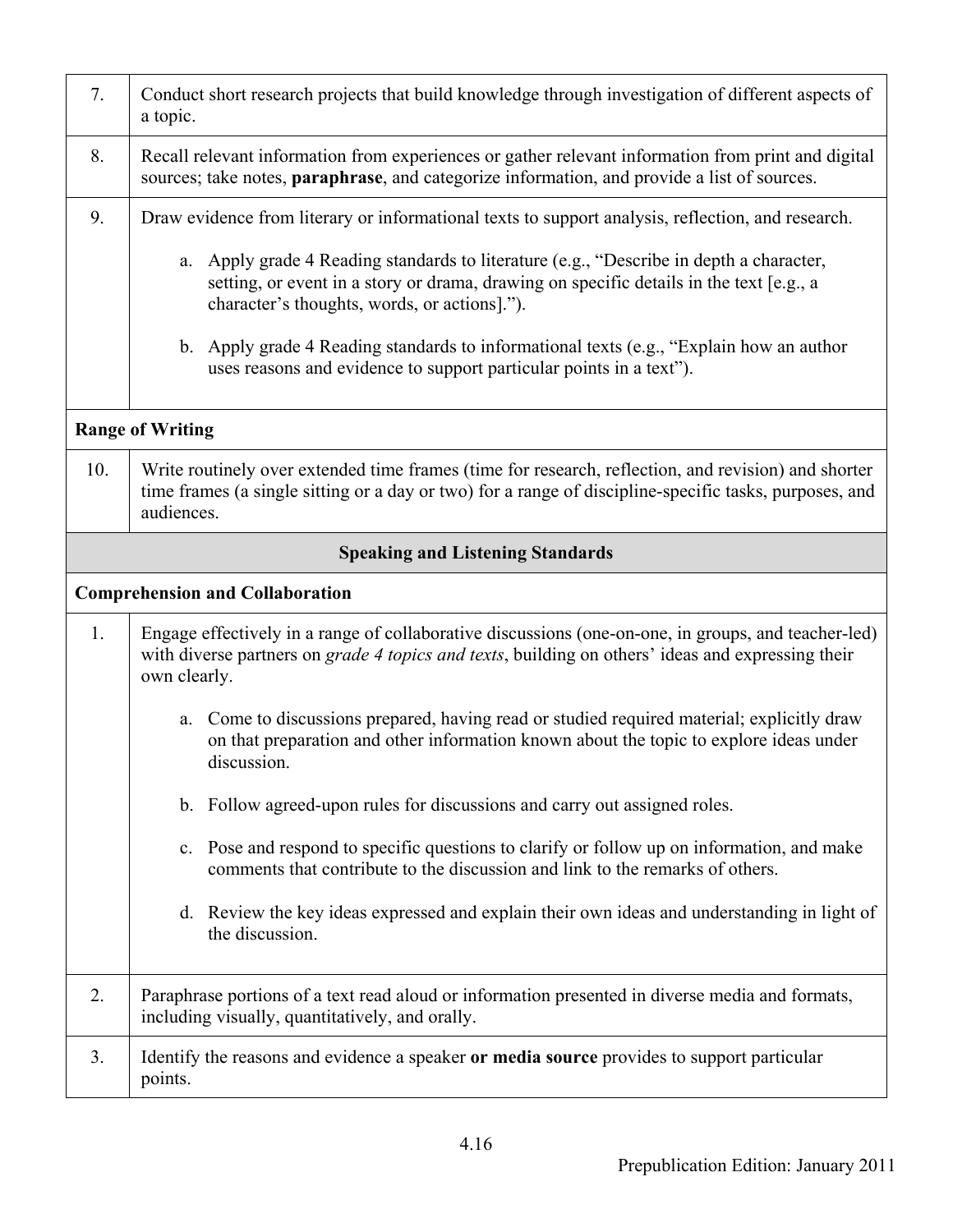|    | <b>Presentation of Knowledge and Ideas</b>                                                                                                                                                                                                                                                                 |  |  |
|----|------------------------------------------------------------------------------------------------------------------------------------------------------------------------------------------------------------------------------------------------------------------------------------------------------------|--|--|
| 4. | Report on a topic or text, tell a story, or recount an experience in an organized manner, using<br>appropriate facts and relevant, descriptive details to support main ideas or themes; speak clearly at<br>an understandable pace.                                                                        |  |  |
|    | a. Plan and deliver a narrative presentation that: relates ideas, observations, or<br>recollections; provides a clear context; and includes clear insight into why the event<br>or experience is memorable.                                                                                                |  |  |
| 5. | Add audio recordings and visual displays to presentations when appropriate to enhance the<br>development of main ideas or themes.                                                                                                                                                                          |  |  |
| 6. | Differentiate between contexts that call for formal English (e.g., presenting ideas) and situations<br>where informal discourse is appropriate (e.g., small-group discussion); use formal English when<br>appropriate to task and situation. (See grade 4 Language standards 1 for specific expectations.) |  |  |
|    | <b>Language Standards</b>                                                                                                                                                                                                                                                                                  |  |  |
|    | <b>Conventions of Standard English</b>                                                                                                                                                                                                                                                                     |  |  |
| 1. | Demonstrate command of the conventions of standard English grammar and usage when writing<br>or speaking.                                                                                                                                                                                                  |  |  |
|    | a. Write fluidly and legibly in cursive or joined italics.                                                                                                                                                                                                                                                 |  |  |
|    | b. Use <b>interrogative</b> , relative pronouns (who, whose, whom, which, that) and relative<br>adverbs (where, when, why).                                                                                                                                                                                |  |  |
|    | c. Form and use the progressive (e.g., I was walking; I am walking; I will be walking) verb<br>tenses.                                                                                                                                                                                                     |  |  |
|    | d. Use modal auxiliaries (e.g., <i>can, may, must</i> ) to convey various conditions.                                                                                                                                                                                                                      |  |  |
|    | Order adjectives within sentences according to conventional patterns (e.g., a small red<br>e.<br>bag rather than a red small bag).                                                                                                                                                                         |  |  |
|    | Form and use prepositional phrases.<br>f.                                                                                                                                                                                                                                                                  |  |  |
|    | Produce complete sentences, recognizing and correcting inappropriate fragments and<br>$\mathbf{Q}$ .<br>run-ons.                                                                                                                                                                                           |  |  |
|    | h. Correctly use frequently confused words (e.g., to, too, two; there, their).                                                                                                                                                                                                                             |  |  |
| 2. | Demonstrate command of the conventions of standard English capitalization, punctuation, and<br>spelling when writing.                                                                                                                                                                                      |  |  |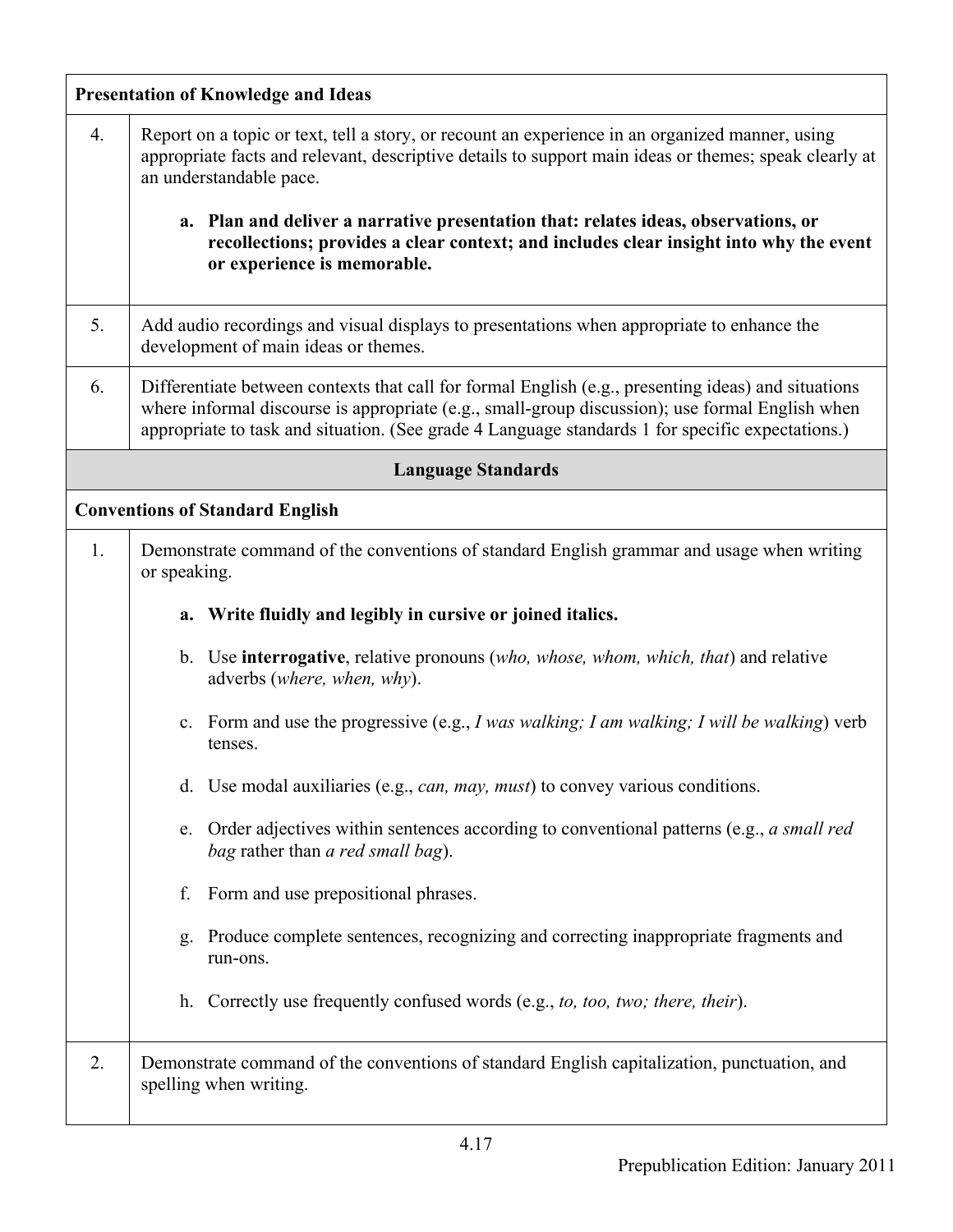|                | a. Use correct capitalization.                                                                                                                                                                                                                                           |
|----------------|--------------------------------------------------------------------------------------------------------------------------------------------------------------------------------------------------------------------------------------------------------------------------|
|                | b. Use commas and quotation marks to mark direct speech and quotations from a text.                                                                                                                                                                                      |
|                | c. Use a comma before a coordinating conjunction in a compound sentence.                                                                                                                                                                                                 |
|                | d. Spell grade-appropriate words correctly, consulting references as needed.                                                                                                                                                                                             |
|                | <b>Knowledge of Language</b>                                                                                                                                                                                                                                             |
| 3 <sub>1</sub> | Use knowledge of language and its conventions when writing, speaking, reading, or listening.                                                                                                                                                                             |
|                | a. Choose words and phrases to convey ideas precisely.                                                                                                                                                                                                                   |
|                | b. Choose punctuation for effect.                                                                                                                                                                                                                                        |
|                | c. Differentiate between contexts that call for formal English (e.g., presenting ideas) and<br>situations where informal discourse is appropriate (e.g., small-group discussion).                                                                                        |
|                | <b>Vocabulary Acquisition and Use</b>                                                                                                                                                                                                                                    |
| 4.             | Determine or clarify the meaning of unknown and multiple-meaning words and phrases based on<br>grade 4 reading and content, choosing flexibly from a range of strategies.                                                                                                |
|                | a. Use context (e.g., definitions, examples, or restatements in text) as a clue to the meaning<br>of a word or phrase.                                                                                                                                                   |
|                | b. Use common, grade-appropriate Greek and Latin affixes and roots as clues to the<br>meaning of a word (e.g., telegraph, photograph, autograph).                                                                                                                        |
|                | c. Consult reference materials (e.g., dictionaries, glossaries, thesauruses), both print and<br>digital, to find the pronunciation and determine or clarify the precise meaning of key<br>words and phrases and to identify alternate word choices in all content areas. |
| 5.             | Demonstrate understanding of figurative language, word relationships, and nuances in word<br>meanings.                                                                                                                                                                   |
|                | Explain the meaning of simple similes and metaphors (e.g., as pretty as a picture) in<br>a.<br>context.                                                                                                                                                                  |
|                | b. Recognize and explain the meaning of common idioms, adages, and proverbs.                                                                                                                                                                                             |
|                | c. Demonstrate understanding of words by relating them to their opposites (antonyms) and<br>to words with similar but not identical meanings (synonyms).                                                                                                                 |
| 6.             | Acquire and use accurately grade-appropriate general academic and domain-specific words and                                                                                                                                                                              |